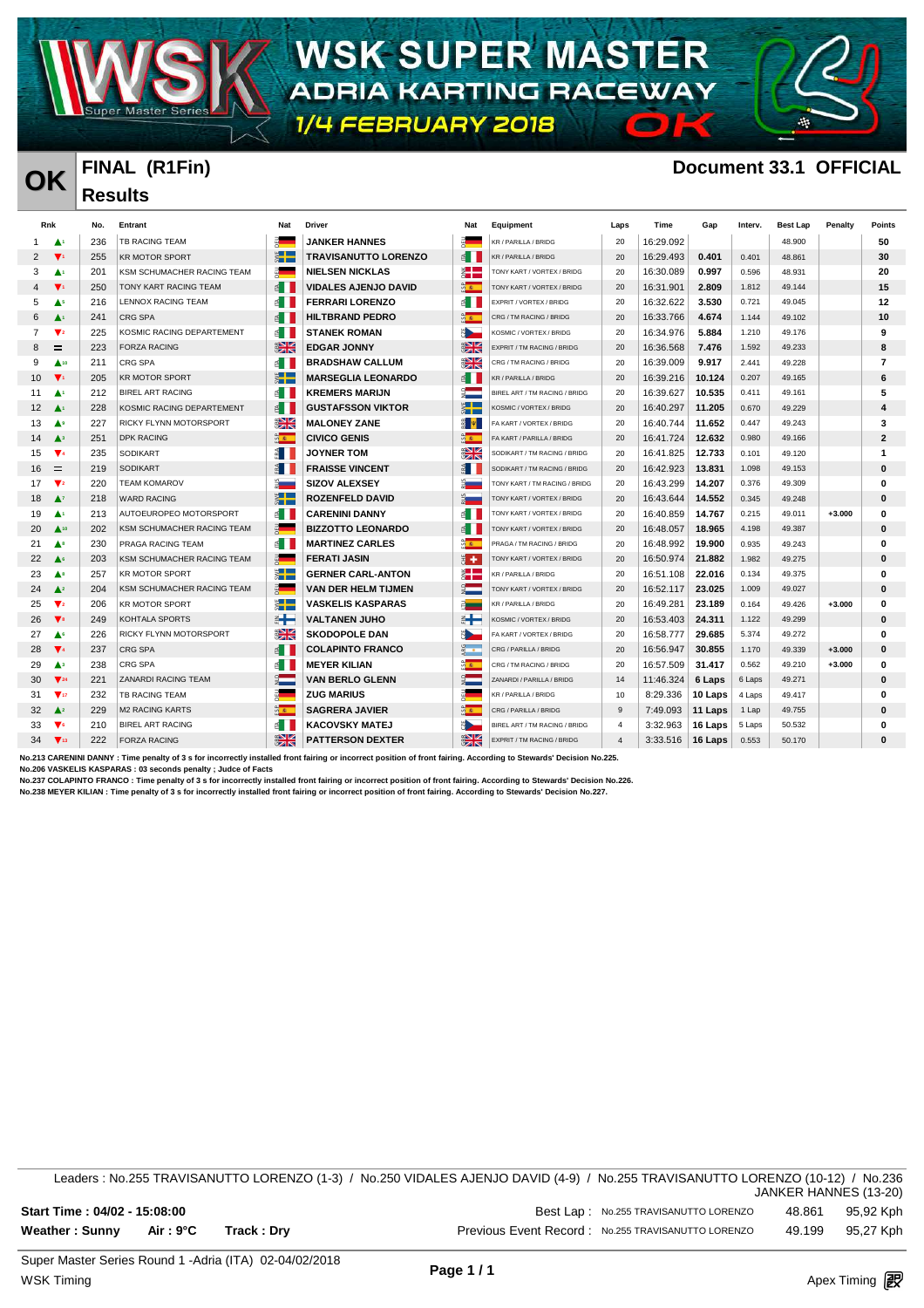### **DOCUMENT N° 227**

## **DÉCISION DES COMMISSAIRES SPORTIFS STEWARDS' DECISION**

PÉNALITÉ INFLIGÉE AU CONCURRENT (NOM) : PENALTY INFLICTED UPON THE ENTRANT (NAME): **CRG SPA**

> NATIONALITÉ / NATIONALITY: **ITA**

N°: No.:

PILOTE : DRIVER : 238 **MEYER KILIAN** 

Concerne la partie de l'Épreuve : Concerns the part of the event: **OK - FINAL** 

ÉNONCÉ / STATEMENT:

**3 s time penalty in the session mentioned above.**

MOTIF / REASON:

**The front fairing of kart mentioned above was not in the correct position (according to technical drawing no. 2d) when the chequered flag was waved and the kart concerned crossed the finish line. The Stewards impose this penalty after receiving of the relevant report of Judge of Facts and in application of the Art 30 Specific Prescriptions CIK-FIA 2018 and the relevant Bulletins. and in application of the bulletins c of the rpg of the WSK.**

| Décision annoncée<br>Decision announced                                                                              | Date / Date: 04/02/2018            |                                          |                                 | Heure / Time: 15:36                     |
|----------------------------------------------------------------------------------------------------------------------|------------------------------------|------------------------------------------|---------------------------------|-----------------------------------------|
|                                                                                                                      |                                    | Nom / Name                               |                                 | Signature                               |
| Président du Collège / Chairman of the Panel:                                                                        |                                    |                                          |                                 |                                         |
| Membres du Collège / Members of the Panel:                                                                           |                                    | Di Bari Oronzo (ITA) :                   |                                 |                                         |
|                                                                                                                      |                                    | Leoni Franco (ITA) :                     |                                 |                                         |
| NOTIFICATION AU CONCURRENT CONCERNÉ / NOTIFICATION TO THE RELEVANT ENTRANT                                           |                                    | <b>Angela Chillon (ITA):</b>             |                                 |                                         |
| Je soussigné :<br>I undersigned:                                                                                     | Nom personnel / personal name      |                                          |                                 |                                         |
| Représentant du Concurrent : CRG SPA<br>Representing the Entrant.<br>Certifie avoir reçu notification du document N° | Nom du Concurrent / Entrant's name |                                          |                                 | des Commissaires Sportifs de l'Épreuve. |
| Certify that I have been notified of document No.                                                                    |                                    | 227                                      | by the Stewards of the Meeting. |                                         |
| Date:                                                                                                                | Heure / Time:                      | Signature:<br>,,,,,,,,,,,,,,,,,,,,,,,,,, |                                 |                                         |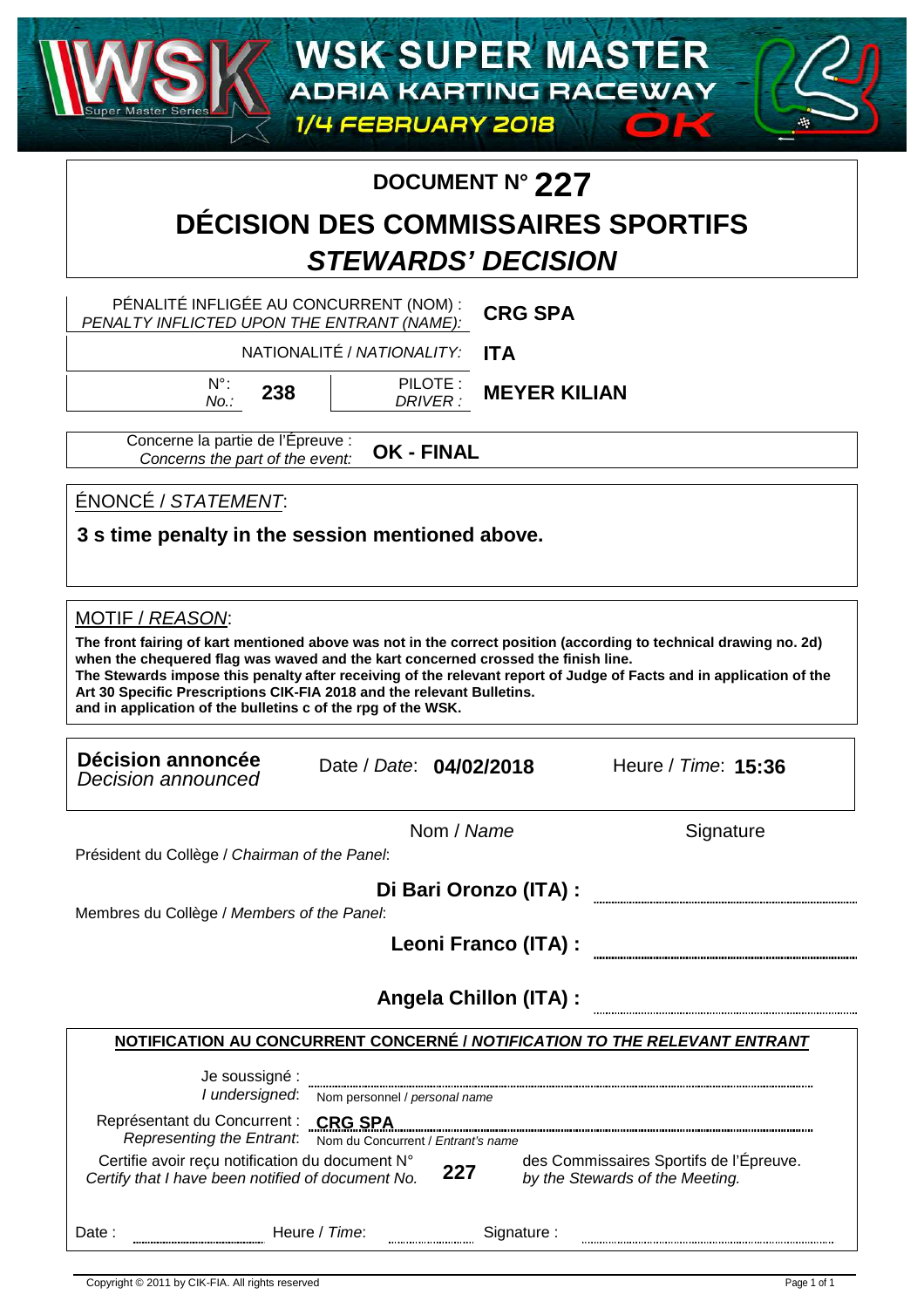### **DOCUMENT N° 226**

## **DÉCISION DES COMMISSAIRES SPORTIFS STEWARDS' DECISION**

PÉNALITÉ INFLIGÉE AU CONCURRENT (NOM) : **CRG SPA** PENALTY INFLICTED UPON THE ENTRANT (NAME): NATIONALITÉ / NATIONALITY: **ITA** N°: PILOTE : 237 **COLAPINTO FRANCO** No.: DRIVER : Concerne la partie de l'Épreuve : **OK - FINAL**  Concerns the part of the event: ÉNONCÉ / STATEMENT: **3 s time penalty in the session mentioned above.** MOTIF / REASON: **The front fairing of kart mentioned above was not in the correct position (according to technical drawing no. 2d) when the chequered flag was waved and the kart concerned crossed the finish line. The Stewards impose this penalty after receiving of the relevant report of Judge of Facts and in application of the Art 30 Specific Prescriptions CIK-FIA 2018 and the relevant Bulletins. and in application of the bulletins c of the rpg of the WSK. Décision annoncée** Date / Date: Heure / Time: Decision announced **04/02/2018 15:35** Nom / Name Signature Président du Collège / Chairman of the Panel: **Di Bari Oronzo (ITA) :** Membres du Collège / Members of the Panel: **Leoni Franco (ITA) : Angela Chillon (ITA) :NOTIFICATION AU CONCURRENT CONCERNÉ / NOTIFICATION TO THE RELEVANT ENTRANT** Je soussigné : I undersigned: Nom personnel / personal name Représentant du Concurrent : **CRG SPA** Representing the Entrant: "Nom du Concurrent / Entrant's name Certifie avoir reçu notification du document N° des Commissaires Sportifs de l'Épreuve. **226** Certify that I have been notified of document No. by the Stewards of the Meeting. Date : www.waling.com/mexicles.com/mexicles.com/mexicles/mexicles/mexicles/mexicles/mexicles/mexicles/mexicles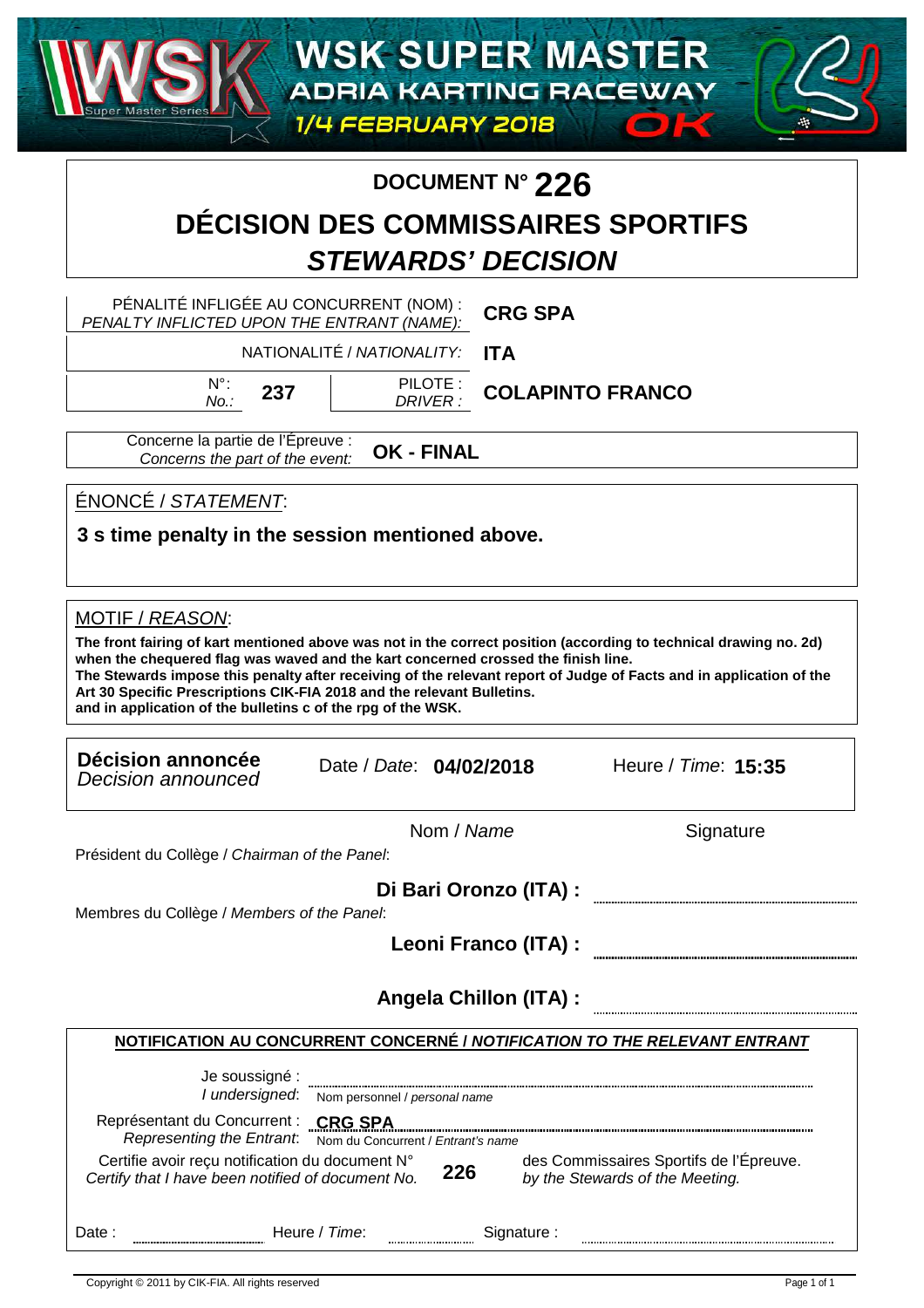# **DOCUMENT N° 225**

## **DÉCISION DES COMMISSAIRES SPORTIFS STEWARDS' DECISION**

PÉNALITÉ INFLIGÉE AU CONCURRENT (NOM) : **AUTOEUROPEO MOTORSPORT** PENALTY INFLICTED UPON THE ENTRANT (NAME): NATIONALITÉ / NATIONALITY: **ITA** N°: PILOTE : 213 | PILUTE: **CARENINI DANNY** No.: DRIVER : Concerne la partie de l'Épreuve : **OK - FINAL**  Concerns the part of the event: ÉNONCÉ / STATEMENT: **3 s time penalty in the session mentioned above.** MOTIF / REASON: **The front fairing of kart mentioned above was not in the correct position (according to technical drawing no. 2d) when the chequered flag was waved and the kart concerned crossed the finish line. The Stewards impose this penalty after receiving of the relevant report of Judge of Facts and in application of the Art 30 Specific Prescriptions CIK-FIA 2018 and the relevant Bulletins. and in application of the bulletins c of the rpg of the WSK. Décision annoncée** Date / Date: Heure / Time: Decision announced **04/02/2018 15:35** Nom / Name Signature Président du Collège / Chairman of the Panel: **Di Bari Oronzo (ITA) :** Membres du Collège / Members of the Panel: **Leoni Franco (ITA) : Angela Chillon (ITA) :NOTIFICATION AU CONCURRENT CONCERNÉ / NOTIFICATION TO THE RELEVANT ENTRANT** Je soussigné : I undersigned: Nom personnel / personal name Représentant du Concurrent : **AUTOEUROPEO MOTORSPORT** Representing the Entrant: ""Nom du Concurrent / Entrant's name Certifie avoir reçu notification du document N° des Commissaires Sportifs de l'Épreuve. **225**

Copyright © 2011 by CIK-FIA. All rights reserved **Apple 2012** and services http://www.apex-timing.com/ Copyright © 2011 by CIK-FIA. All rights reserved

Certify that I have been notified of document No.

Date : www.wallen.com = Neure / Time: www.wallen.com = Signature :

by the Stewards of the Meeting.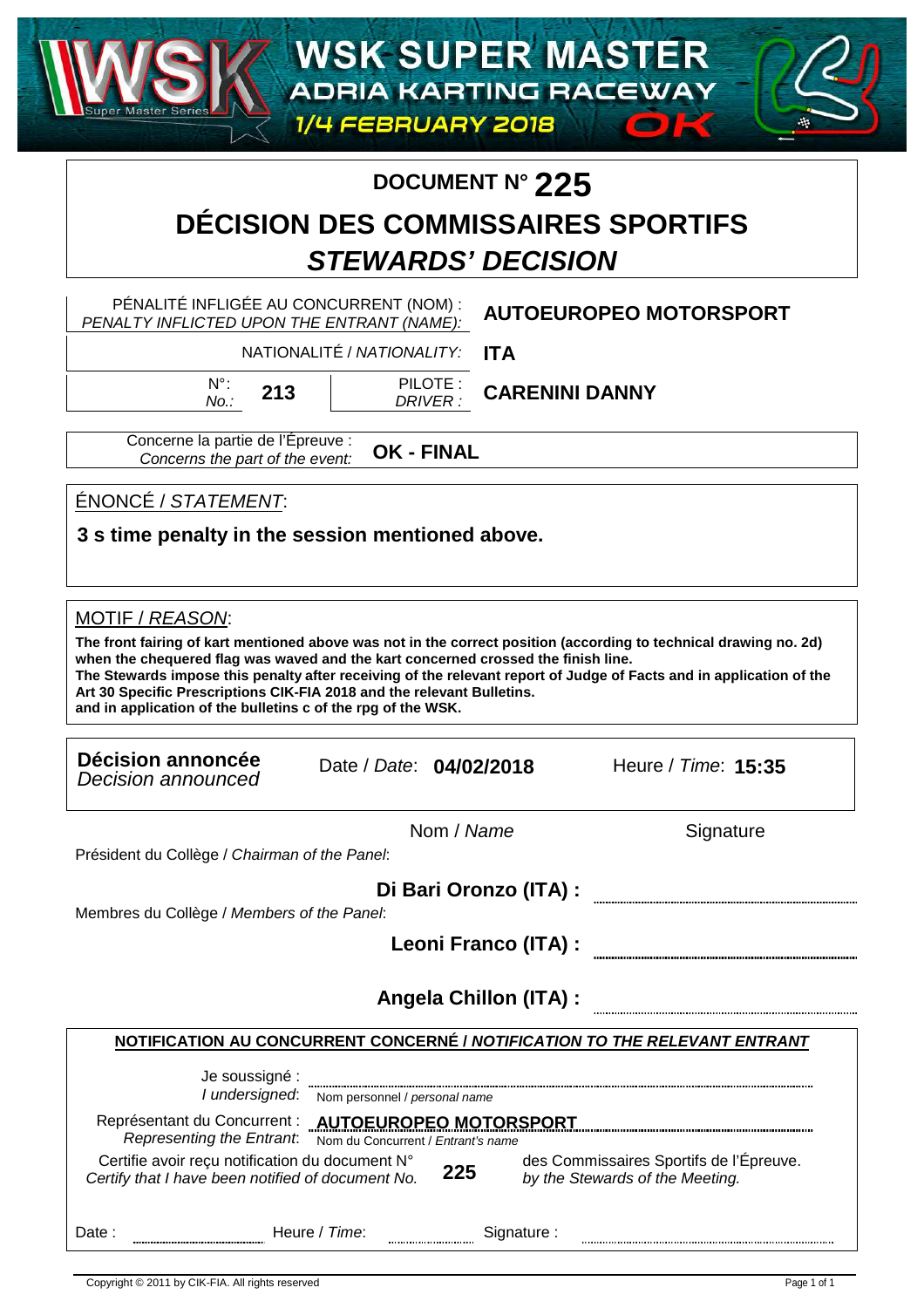

### **FINAL (R1Fin) Lap Chart**

**OK** FINAL (KTFIN)<br>For information purposes. No official / regulatory value

 $\bullet$ 

| Grid              | 255 | 236            | 250        | 201        | 225            | 221        | 241        |                                                                                                                                         | 223   205   216 |            | 235              |            |            | 212 228 232          | 220        | $\vert 219 \vert$ | 251        |            | $249$ 211          |                        |                | 213 222 227 206 237 218 204 |            |                                |                    |            | 210        | 203        | 230            |            | 202 257 238 |            | 226        | 229        |
|-------------------|-----|----------------|------------|------------|----------------|------------|------------|-----------------------------------------------------------------------------------------------------------------------------------------|-----------------|------------|------------------|------------|------------|----------------------|------------|-------------------|------------|------------|--------------------|------------------------|----------------|-----------------------------|------------|--------------------------------|--------------------|------------|------------|------------|----------------|------------|-------------|------------|------------|------------|
| Start             |     |                |            |            |                |            |            | 255 250 236 225 201 241 221 205 223 235 216 212 228 232 220 219 251 211 222 206 218 213 227 210 237 204 230 203 257 238 202 226 249 229 |                 |            |                  |            |            |                      |            |                   |            |            |                    |                        |                |                             |            |                                |                    |            |            |            |                |            |             |            |            |            |
|                   |     |                |            |            |                |            |            |                                                                                                                                         |                 |            |                  |            |            |                      |            |                   |            |            |                    |                        |                |                             |            |                                |                    |            |            |            |                |            |             |            |            |            |
| Lap 1             | 255 | 250<br>0.2     | 236<br>0.9 | 241<br>0.3 | 225<br>0.2     | 201<br>0.1 | 223<br>0.2 | 221<br>0.1                                                                                                                              | 235<br>0.3      | 212<br>0.8 | 216<br>0.3       | 205<br>0.1 | 220<br>0.1 | 228<br>0.0           | 227<br>0.3 | 211<br>0.1        | 251<br>0.2 | 0.6        | $219$ 218<br>0.2   | 232<br>0.7             | 210 <br>0.2    | 206<br>0.1                  | 213<br>0.1 | 0.2                            | 222 202 237<br>0.1 | 0.1        | 204<br>0.1 | 257<br>0.1 | 238 226<br>0.2 | 0.2        | 249<br>0.1  | 230<br>0.0 | 229<br>0.2 | 203<br>0.0 |
| Lap 2             |     | 255 250<br>0.1 | 236<br>0.9 | 225<br>0.7 | 241<br>0.2     | 201<br>0.1 | 223<br>0.1 | 221<br>0.3                                                                                                                              | 235<br>0.2      | 212<br>0.5 | 216<br>0.1       | 205<br>0.8 | 220<br>0.2 | 227<br>0.7           | 228<br>0.1 | 211<br>0.1        | 251<br>0.1 | 219<br>0.3 | 218<br>0.1         | 213<br>2.3             | 232<br>0.2     | 210<br>0.2                  | 206<br>0.0 | 202<br>0.4                     | 257<br>0.0         | 222<br>0.2 | 238<br>1.0 | 226<br>0.1 | 230<br>0.0     | 237<br>0.8 | 249<br>0.0  | 203<br>0.1 | 229        | 204<br>0.2 |
| Lap 3             | 255 | 250<br>0.0     | 236<br>0.9 | 225<br>0.7 | 201<br>0.6     | 223<br>0.1 | 241<br>0.2 | 221<br>0.1                                                                                                                              | 212<br>0.3      | 235<br>0.1 | 216<br>0.1       | 205<br>1.0 | 220<br>0.3 | 227<br>0.3           | 211<br>0.4 | 251<br>0.8        | 228<br>0.1 | 219<br>0.2 | 218<br>0.2         | 213<br>1.3             | 232<br>0.8     | 210<br>0.8                  | 206<br>0.1 | 257<br>0.3                     | 222<br>0.4         | 202<br>0.2 | 230<br>0.6 | 238<br>0.1 | 226<br>0.1     | 249<br>0.3 | 203<br>0.6  | 237<br>0.2 | 229<br>1.0 | 204<br>0.0 |
| Lap 4             | 250 | 255<br>0.2     | 236<br>0.4 | 225<br>0.6 | 201<br>0.7     | 223<br>0.2 | 241<br>0.1 | 216<br>0.7                                                                                                                              | 221<br>0.3      | 212<br>0.2 | 235<br>0.1       | 205<br>0.2 | 227<br>0.5 | 220<br>0.1           | 211<br>0.3 | 251<br>0.9        | 228<br>0.1 | 219<br>0.5 | 218<br>0.1         | 213<br>0.9             | 232<br>1.3     | 210<br>1.2                  | 206<br>0.1 | 222<br>0.4                     | 257<br>0.1         | 202<br>0.0 | 230<br>0.3 | 238<br>0.3 | 226<br>0.1     | 249<br>0.1 | 237<br>1.0  | 203<br>0.3 | 204<br>12  | 229<br>0.3 |
| Lap <sub>5</sub>  |     | 250 255        | 236<br>0.2 | 225<br>0.6 | 201<br>0.5     | 223<br>0.4 | 241<br>0.2 | 216<br>0.3                                                                                                                              | 221<br>0.6      | 235        | 205<br>0.2       | 212<br>0.6 | 227        | 220<br>0.2           | 211<br>0.0 | 228<br>1.0        | 251<br>0.1 | 219<br>0.1 | 218 213<br>0.1     | 0.4                    | 232            | 206<br>1.4                  | 1.7        | $202$   257  <br>0.2           | 230<br>0.0         | 238<br>0.2 | 249<br>0.2 | 226<br>0.1 | 237            | 203<br>0.3 | 204         | 229<br>0.2 |            |            |
| Lap <sub>6</sub>  | 250 | 255            | 236        | 225        | 201            | 223        | 241        | 216                                                                                                                                     | 221             | 205        | 235              | 212        | 227        | 211                  | 220        | 228               | 251        | 219        | 218                | 213                    | 232            | 206                         | 202        | 257                            | 230                | 237        | 238        | 249        | 203            | 226        | 204         | 229        |            |            |
| Lap 7             | 250 | 0.3<br>255     | 0.2<br>236 | 0.6<br>201 | 0.4<br>225     | 0.3<br>223 | 0.3<br>241 | 0.3<br>216                                                                                                                              | 0.7<br>221      | 1.5<br>205 | 0.2<br>212       | 0.1<br>235 | 0.3<br>211 | 0.3<br>227           | 0.5<br>228 | 0.4<br>220        | 0.2<br>251 | 1.0        | 0.1<br>219 218 213 | 0.1                    | 1.2<br>232     | 1.5<br>206                  | 1.7        | 0.8<br>202 230 257             | 0.3                | 1.1<br>237 | 0.1<br>238 | 0.3<br>203 | 0.0<br>226     | 0.0<br>249 | 0.1<br>229  | 0.2<br>204 |            |            |
| Lap <sub>8</sub>  |     | 0.4<br>250 255 | 0.3<br>236 | 0.7<br>201 | 0.1<br>225     | 0.2<br>241 | 0.3<br>223 | 0.2<br>216                                                                                                                              | 0.9<br>221      | 1.8<br>205 | 0.3<br>$212$ 211 | 0.3        | 0.1<br>235 | $0.3\,$<br>228       | 0.4<br>251 | 0.1<br>227        | 0.1<br>220 | 1.3<br>219 | 0.7<br>213         | 0.0<br>218             | 0.5<br>232     | 1.7<br>206                  | 1.5<br>202 | 1.3<br>230                     | 0.3<br>257         | 1.3<br>237 | 0.2<br>203 | 0.1<br>238 | 0.1<br>226     | 0.2<br>249 | 0.2<br>204  | 0.1<br>229 |            |            |
| Lap 9             | 250 | 0.3<br>255     | 0.3<br>236 | 0.7<br>201 | 0.3<br>225     | 0.5<br>241 | 0.2<br>216 | 0.0<br>223                                                                                                                              | 0.8<br>221      | 2.0<br>212 | 0.2<br>205       | 0.7<br>211 | 0.4<br>235 | 0.2<br>228           | 0.8<br>227 | 0.1<br>251        | 0.1<br>220 | 0.6<br>213 | 0.6<br>219         | 0.3<br>218             | 0.3<br>232     | 1.8<br>206                  | 1.2<br>202 | 1.6<br>230                     | 0.6<br>257         | 1.3<br>203 | 0.3<br>238 | 0.1<br>237 | 0.1<br>249     | 0.1<br>204 | 0.2<br>226  | 1.2<br>229 |            |            |
|                   |     | 0.2            | 0.1        | 0.7        | 0.5            | 0.4        | 0.4        | 0.3                                                                                                                                     | 0.5             | 2.5        | 0.2              | 0.2        | 0.6        | 0.1                  | 1.0        | 0.2               | 0.1        | 0.8        | 0.1                | 0.4                    | 0.4            | 1.9                         | 1.0        | 1.6                            | 0.9                | 1.4        | 0.4        | 0.1        | 0.2            | 0.2        | 0.2         | 0.8        |            |            |
| Lap <sub>10</sub> | 255 | 250<br>0.2     | 236<br>0.3 | 201<br>0.2 | 225<br>0.6     | 216<br>0.7 | 241<br>0.2 | 223<br>0.3                                                                                                                              | 221<br>0.5      | 212<br>2.3 | 205<br>0.2       | 211<br>0.3 | 235<br>0.8 | 228<br>0.1           | 227<br>0.8 | 220<br>0.5        | 251<br>0.1 | 0.3        | $213$ 219<br>0.5   | $218$ 232<br>0.3       | 0.3            | 206<br>2.1                  | 1.1        | $202$ 230<br>1.3               | 257<br>$1.1$       | 203<br>1.2 | 249<br>1.1 | 237<br>0.1 | 238<br>0.8     | 226<br>0.1 | 204<br>0.0  |            |            |            |
| Lap 11            | 255 | 236<br>0.3     | 250<br>0.1 | 201<br>0.2 | 225<br>0.6     | 216<br>0.6 | 241<br>0.6 | 223<br>0.4                                                                                                                              | 221<br>0.2      | 212<br>2.4 | 205<br>0.1       | 211<br>0.4 | 228<br>1.1 | 235<br>0.3           | 227<br>0.2 | 251<br>0.8        | 220<br>0.1 | 213<br>0.0 | 219<br>0.7         | 218<br>0.3             | 206<br>2.8     | 202<br>0.9                  | 230<br>1.2 | 257<br>1.4                     | 203<br>0.8         | 249<br>1.5 | 237<br>0.2 | 238<br>0.7 | 204<br>0.4     | 226<br>0.2 |             |            |            |            |
| Lap 12            | 255 | 236<br>0.1     | 201<br>0.6 | 250<br>0.0 | 225<br>0.7     | 216<br>0.4 | 241<br>0.7 | 223<br>0.5                                                                                                                              | 221<br>0.1      | 212<br>2.4 | 205<br>0.2       | 211<br>0.4 | 228<br>12  | 227<br>0.7           | 235<br>0.2 | 251<br>0.2        | 213<br>0.4 | 219<br>0.7 | 220<br>0.4         | 218<br>0.0             | 206<br>3.0     | 202<br>0.7                  | 230<br>1.0 | 257<br>1.8                     | 203<br>0.5         | 249<br>1.8 | 237<br>0.4 | 204<br>0.6 | 238<br>0.2     | 226<br>0.3 |             |            |            |            |
| Lap <sub>13</sub> | 236 | 255<br>0.1     | 201<br>0.4 | 250<br>0.3 | 225<br>0.7     | 216<br>0.2 | 241<br>0.8 | 221<br>0.9                                                                                                                              | 223<br>0.3      | 212<br>2.1 | 205<br>0.1       | 211<br>0.1 | 228<br>1.2 | 227<br>$0.6\,$       | 251<br>0.6 | 235<br>0.1        | 213<br>0.0 | 219<br>0.9 | 220<br>0.7         | 0.1                    | 218 206<br>2.9 | 202<br>0.5                  | 230<br>1.0 | 257<br>1.7                     | 203<br>0.4         | 249<br>1.8 | 237<br>0.5 | 204<br>0.3 | 238<br>0.2     | 226<br>0.6 |             |            |            |            |
| Lap 14            | 236 | 255<br>0.3     | 201<br>0.3 | 250<br>0.5 | 216<br>1.1     | 225<br>0.1 | 241<br>0.5 | 223<br>1.6                                                                                                                              | 212<br>2.2      | 211<br>0.1 | 205<br>0.1       | 228<br>1.0 | 227<br>0.6 | 251<br>0.6           | 213<br>0.2 | 235<br>0.4        | 219<br>0.3 | 221<br>0.1 | 220<br>0.7         | 218<br>0.2             | 206<br>3.0     | 202<br>0.3                  | 230<br>0.9 | 257<br>1.8                     | 203<br>0.2         | 249<br>1.8 | 237<br>0.4 | 204<br>0.4 | 238<br>0.2     | 226<br>0.4 |             |            |            |            |
| Lap 15            | 236 | 255<br>0.4     | 201<br>0.3 | 250<br>0.6 | 216<br>1.0     | 225<br>0.2 | 241<br>0.4 | 223<br>2.0                                                                                                                              | 211<br>2.6      | 212<br>0.4 | 205<br>0.1       | 228<br>0.3 | 227<br>0.6 | 213<br>0.9           | 251<br>0.0 | 235<br>0.2        | 219<br>0.6 | 220<br>0.7 | 218<br>0.3         | 202<br>3.6             | 206<br>0.1     | 230<br>0.6                  | 203<br>2.1 | 257<br>0.1                     | 249<br>1.6         | 204<br>0.9 | 237<br>0.2 | 238<br>0.0 | 226<br>0.4     |            |             |            |            |            |
| Lap 16            | 236 | 255<br>0.4     | 201<br>0.3 | 250<br>0.9 | 216<br>1.0     | 225<br>0.3 | 241<br>0.3 | 223<br>2.2                                                                                                                              | 211<br>2.7      | 205<br>0.4 | 212<br>0.2       | 228<br>0.1 | 227<br>0.4 | 213<br>0.8           | 251<br>0.3 | 235<br>0.4        | 219<br>0.3 | 220<br>0.8 | 0.2                | 218 202 206<br>3.9     | 0.3            | 230<br>0.5                  | 203<br>2.0 | 257<br>0.2                     | 249<br>1.3         | 204<br>0.8 | 238<br>0.7 | 237<br>0.1 | 226<br>0.3     |            |             |            |            |            |
| Lap 17            | 236 | 255<br>0.5     | 201<br>0.4 | 250<br>1.1 | 216<br>1.0     | 225<br>0.3 | 241<br>0.3 | 223<br>2.4                                                                                                                              | 211<br>2.6      | 205<br>0.3 | 212<br>0.5       | 228<br>0.2 | 227<br>0.3 | 213<br>0.5           | 251<br>0.6 | 235<br>0.5        | 219<br>0.3 | 220<br>0.7 | 0.2                | 218 202 206 230<br>4.0 | 0.2            | 0.5                         | 203<br>1.9 | 257<br>0.4                     | 249<br>1.1         | 204<br>0.6 | 238        | 237        | 226<br>0.2     |            |             |            |            |            |
| Lap 18            | 236 | 255<br>0.5     | 201<br>0.5 | 250<br>1.1 | 216<br>1.0     | 225<br>0.3 | 241<br>0.3 | 223<br>27                                                                                                                               | 211<br>2.4      | 205<br>0.1 | 212<br>0.5       | 228<br>0.3 | 227<br>0.3 | 213<br>0.1           | 251<br>0.9 | 235<br>0.4        | 219<br>0.2 | 220<br>0.9 | 218<br>0.3         | 202<br>4.0             | 206<br>0.2     | 230<br>0.4                  | 203<br>2.0 | 257<br>0.3                     | 249<br>1.2         | 204<br>0.2 | 238<br>1.4 | 237<br>0.3 | 226<br>0.3     |            |             |            |            |            |
| Lap 19            | 236 | 255            | 201        | 250        | 216            | 225        | 241<br>0.3 | 223                                                                                                                                     | 211             | 205        | 212              | 228        | 227        | 213                  | 251        | 235               | 219        | 220        | 0.4                | 218 202 206<br>4.1     |                | 230                         | 203<br>22  | 257                            | 204                | 249        | 237        | 238<br>0.0 | 226            |            |             |            |            |            |
| Lap 20            |     | 0.5<br>236 255 | 0.5<br>201 | 1.4        | 0.9<br>250 216 | 0.4<br>241 | 225        | 2.9<br>223                                                                                                                              | 2.5<br>211      | 0.2<br>205 | 0.4<br>212 228   | 0.2        | 0.3        | 0.2<br>$227$ 213 251 | 0.9        | 0.2<br>235 219    | 0.5        | 0.8        |                    | 220 218 202 230 206    | 0.2            | 0.1                         |            | 0.3<br>  203   257   204   249 | 1.3                | 0.4        | 1.7<br>237 | 238        | 0.1<br>226     |            |             |            |            |            |
|                   |     | 0.4            | 0.5        | 1.8        | 0.7            | 1.1        | 1.2        | 1.5                                                                                                                                     | 2.4             | 0.2        | 0.4              | 0.6        | 0.4        | 0.1                  | 0.8        | 0.1               | 1.0        | 0.3        | 0.3                | 4.4                    | 0.9            | 0.2                         | 1.6        | 0.1                            | 1.0                | 1.2        | 3.5        |            |                |            |             |            |            |            |

**WSK SUPER MASTER** 

ADRIA KARTING RACEWAY

1/4 FEBRUARY 2018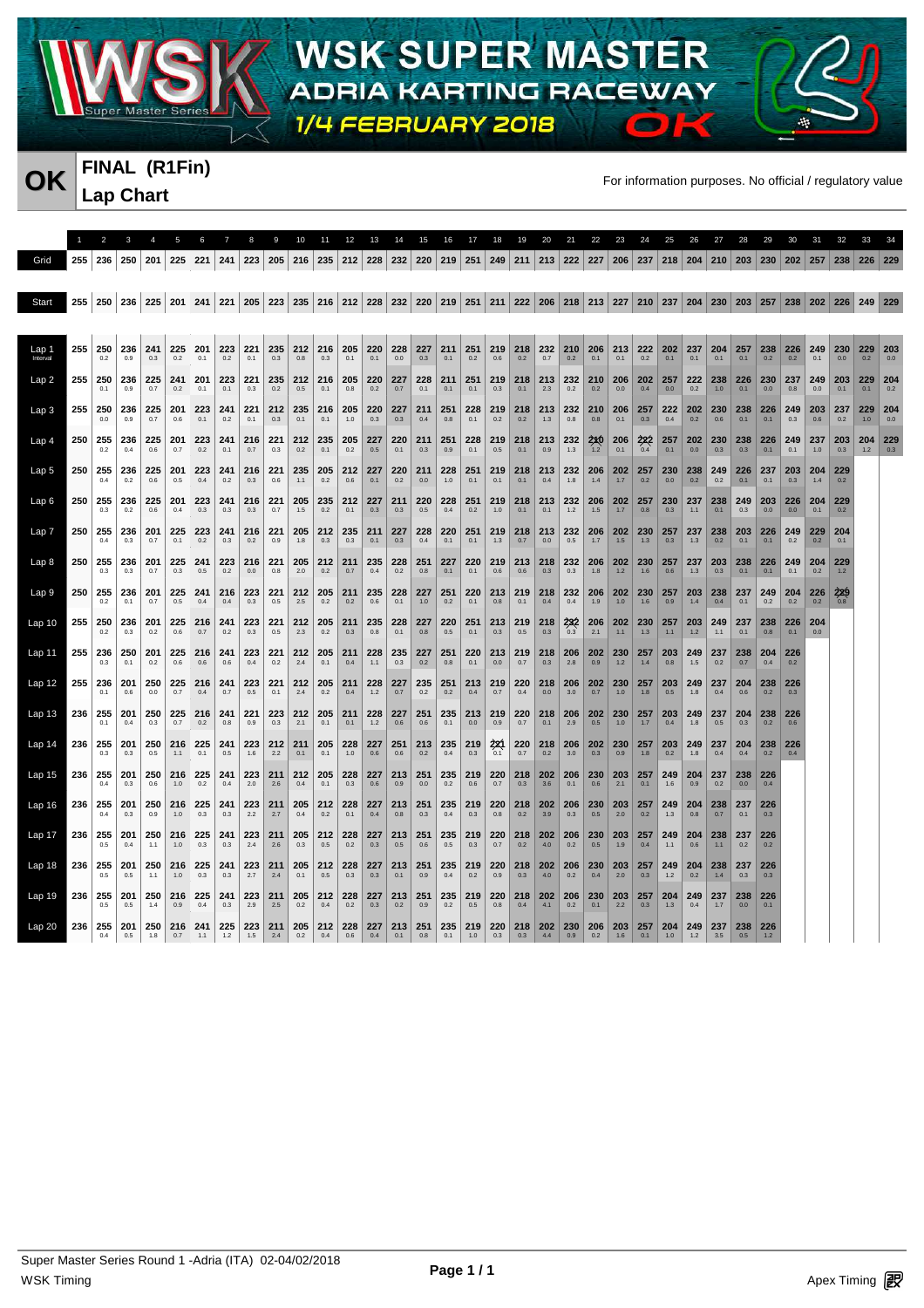

### **WSK-SUPER MASTER** ADRIA KARTING RACEWAY  $\bullet$

1/4 FEBRUARY 2018

#### **FINAL (R1Fin) Analysis**

**OK** FINAL (KTFIN)<br>For information purposes. No official / regulatory value

| Laps             | Sector 1                   | Sector 2         | Sector 3         | Lap Time         | Laps                      | Sector 1                  | Sector 2         | Sector 3         | Lap Time         | Laps           | Sector 1               | Sector 2         | Sector 3         | <b>Lap Time</b>  |
|------------------|----------------------------|------------------|------------------|------------------|---------------------------|---------------------------|------------------|------------------|------------------|----------------|------------------------|------------------|------------------|------------------|
| No.201           | <b>NIELSEN NICKLAS</b>     |                  |                  |                  | $\overline{c}$            | 18.408                    | 21.156           | 15.793           | 55.357           | 4              | 16.907                 | 18.737           | 14.888           | 50.532           |
| $\mathbf{1}$     | 17.996                     | 19.387           | 15.041           | 52.424           | $\ensuremath{\mathsf{3}}$ | 17.573                    | 19.572           | 14.979           | 52.124           | No.211         | <b>BRADSHAW CALLUM</b> |                  |                  |                  |
| $\overline{c}$   | 16.753                     | 18.977           | 14.961           | 50.691           | 4                         | 17.173                    | 18.827           | 14.728           | 50.728           | 1              | 18.947                 | 20.291           | 15.388           | 54.626           |
| 3                | 16.741                     | 18.758           | 14.884           | 50.383           | $\,$ 5 $\,$               | 16.828                    | 18.508           | 14.786           | 50.122           | $\sqrt{2}$     | 17.051                 | 19.446           | 14.951           | 51.448           |
| 4                | 16.774                     | 18.254           | 14.720           | 49.748           | 6                         | 16.741                    | 18.414           | 14.768           | 49.923           | 3              | 16.944                 | 18.546           | 14.743           | 50.233           |
| 5                | 16.679                     | 18.193           | 14.535           | 49.407           | $\overline{7}$            | 17.232                    | 19.027           | 14.639           | 50.898           | $\overline{4}$ | 16.635                 | 18.241           | 14.699           | 49.575           |
| 6                | 16.574                     | 18.184           | 14.552           | 49.310           | 8                         | 16.903                    | 18.285           | 14.508           | 49.696           | 5              | 16.620                 | 18.611           | 15.066           | 50.297           |
| $\overline{7}$   | 16.532                     | 18.118           | 14.516           | 49.166           | 9                         | 16.720                    | 18.255           | 14.937           | 49.912           | $\,6$          | 16.802                 | 18.216           | 14.617           | 49.635           |
| 8                | 16.503                     | 18.118           | 14.533           | 49.154           | 10                        | 16.807                    | 18.766           | 15.292           | 50.865           | $\overline{7}$ | 16.566                 | 18.298           | 14.663           | 49.527           |
| $\boldsymbol{9}$ | 16.553                     | 18.057           | 14.543           | 49.153           | 11<br>12                  | 16.833<br>16.447          | 18.517<br>18.229 | 14.560<br>14.643 | 49.910<br>49.319 | 8              | 16.582                 | 18.376           | 14.611           | 49.569           |
| 10               | 16.486                     | 18.198           | 14.551           | 49.235           | 13                        | 16.475                    | 18.196           | 14.519           | 49.190           | 9              | 16.562                 | 18.121           | 14.615           | 49.298           |
| 11               | 16.496                     | 18.058           | 14.623           | 49.177           | 14                        | 16.489                    | 18.378           | 14.582           | 49.449           | 10             | 16.591                 | 18.177           | 14.627           | 49.395           |
| 12               | 16.515                     | 18.068           | 14.650           | 49.233           | 15                        | 16.550                    | 18.187           | 14.782           | 49.519           | 11             | 16.560                 | 18.202           | 14.597           | 49.359           |
| 13<br>14         | 16.478<br>16.495           | 17.963           | 14.585<br>14.576 | 49.026<br>49.031 | 16                        | 16.486                    | 18.158           | 14.527           | 49.171           | 12<br>13       | 16.532<br>16.526       | 18.172<br>18.153 | 14.575           | 49.279<br>49.304 |
| 15               | 16.481                     | 17.960<br>18.004 | 14.513           | 48.998           | 17                        | 16.469                    | 18.138           | 14.527           | 49.134           | 14             | 16.612                 | 18.214           | 14.625<br>14.590 | 49.416           |
| 16               | 16.448                     | 18.003           | 14.530           | 48.981           | 18                        | 16.513                    | 18.021           | 14.493           | 49.027           | 15             | 16.691                 | 18.354           | 14.700           | 49.745           |
| 17               | 16.431                     | 18.054           | 14.556           | 49.041           | 19                        | 16.745                    | 18.100           | 14.537           | 49.382           | 16             | 16.625                 | 18.200           | 14.677           | 49.502           |
| 18               | 16.548                     | 18.030           | 14.527           | 49.105           | 20                        | 16.451                    | 18.067           | 14.600           | 49.118           | 17             | 16.598                 | 18.110           | 14.592           | 49.300           |
| 19               | 16.447                     | 17.965           | 14.519           | 48.931           | <b>No.205</b>             | <b>MARSEGLIA LEONARDO</b> |                  |                  |                  | 18             | 16.613                 | 18.217           | 14.567           | 49.397           |
| 20               | 16.440                     | 17.978           | 14.518           | 48.936           | $\mathbf{1}$              | 18.554                    | 20.065           | 15.806           | 54.425           | 19             | 16.649                 | 18.098           | 14.555           | 49.302           |
|                  | No.202 BIZZOTTO LEONARDO   |                  |                  |                  | $\overline{2}$            | 17.225                    | 18.799           | 14.912           | 50.936           | 20             | 16.545                 | 18.131           | 14.552           | 49.228           |
| $\mathbf{1}$     | 18.942                     | 20.988           | 16.299           | 56.229           | 3                         | 17.116                    | 18.468           | 14.705           | 50.289           |                | No.212 KREMERS MARIJN  |                  |                  |                  |
| $\overline{2}$   | 17.174                     | 20.108           | 15.401           | 52.683           | $\sqrt{4}$                | 16.727                    | 18.295           | 14.715           | 49.737           | $\mathbf{1}$   | 18.372                 | 19.998           | 15.353           | 53.723           |
| 3                | 16.940                     | 19.963           | 15.026           | 51.929           | 5                         | 16.921                    | 18.647           | 14.679           | 50.247           | $\sqrt{2}$     | 16.977                 | 18.489           | 14.813           | 50.279           |
| 4                | 16.869                     | 18.426           | 14.909           | 50.204           | $\,6$                     | 16.611                    | 18.253           | 14.778           | 49.642           | 3              | 16.669                 | 18.401           | 15.007           | 50.077           |
| $\sqrt{5}$       | 16.903                     | 19.096           | 14.985           | 50.984           | $\overline{7}$            | 16.694                    | 18.325           | 14.681           | 49.700           | $\sqrt{4}$     | 16.656                 | 18.352           | 15.698           | 50.706           |
| 6                | 16.656                     | 18.413           | 14.718           | 49.787           | 8                         | 16.619                    | 18.172           | 14.621           | 49.412           | 5              | 17.042                 | 19.235           | 14.920           | 51.197           |
| $\overline{7}$   | 16.622                     | 18.234           | 14.654           | 49.510           | 9                         | 16.635                    | 18.150           | 15.302           | 50.087           | $\,6$          | 16.546                 | 18.181           | 14.680           | 49.407           |
| 8                | 16.562                     | 18.202           | 14.623           | 49.387           | 10                        | 16.594                    | 18.073           | 14.610           | 49.277           | $\overline{7}$ | 16.597                 | 18.482           | 14.635           | 49.714           |
| 9                | 16.566                     | 18.200           | 14.728           | 49.494           | 11<br>12                  | 16.588<br>16.631          | 18.071<br>18.083 | 14.604<br>14.626 | 49.263<br>49.340 | 8              | 16.522                 | 18.236           | 14.526           | 49.284           |
| 10               | 16.657                     | 18.284           | 14.764           | 49.705           | 13                        | 16.589                    | 18.229           | 14.705           | 49.523           | 9              | 16.572                 | 18.175           | 14.839           | 49.586           |
| 11               | 16.644                     | 18.201           | 14.676           | 49.521           | 14                        | 16.997                    | 18.213           | 14.575           | 49.785           | 10             | 16.487                 | 18.144           | 14.628           | 49.259           |
| 12               | 16.564                     | 18.307           | 14.696           | 49.567           | 15                        | 16.686                    | 18.802           | 14.621           | 50.109           | 11             | 16.526                 | 18.185           | 14.688           | 49.399           |
| 13               | 16.583                     | 18.218           | 14.706           | 49.507           | 16                        | 16.642                    | 18.138           | 14.603           | 49.383           | 12             | 16.475                 | 18.127           | 14.646           | 49.248<br>49.576 |
| 14<br>15         | 16.571<br>16.660           | 18.245<br>18.378 | 14.681<br>14.764 | 49.497<br>49.802 | 17                        | 16.584                    | 18.034           | 14.572           | 49.190           | 13<br>14       | 16.548<br>16.638       | 18.329<br>18.243 | 14.699<br>14.734 | 49.615           |
| 16               | 16.609                     | 18.233           | 14.700           | 49.542           | 18                        | 16.621                    | 18.097           | 14.545           | 49.263           | 15             | 16.941                 | 18.692           | 14.693           | 50.326           |
| 17               | 16.595                     | 18.173           | 14.767           | 49.535           | 19                        | 16.739                    | 18.042           | 14.611           | 49.392           | 16             | 16.573                 | 18.099           | 15.110           | 49.782           |
| 18               | 16.609                     | 18.170           | 14.710           | 49.489           | 20                        | 16.613                    | 18.004           | 14.548           | 49.165           | 17             | 16.547                 | 18.159           | 14.706           | 49.412           |
| 19               | 16.571                     | 18.184           | 14.677           | 49.432           | No.206                    | <b>VASKELIS KASPARAS</b>  |                  |                  |                  | 18             | 16.577                 | 18.077           | 14.632           | 49.286           |
| 20               | 16.584                     | 18.190           | 14.742           | 49.516           | $\mathbf{1}$              | 19.172                    | 21.305           | 16.234           | 56.711           | 19             | 16.499                 | 18.096           | 14.680           | 49.275           |
|                  | No.203 FERATI JASIN        |                  |                  |                  | $\overline{2}$            | 17.377                    | 20.127           | 15.217           | 52.721           | 20             | 16.544                 | 18.000           | 14.617           | 49.161           |
|                  | 19.845                     | 21.697           | 16.297           | 57.839           | 3                         | 17.083                    | 19.331           | 14.919           | 51.333           |                | No.213 CARENINI DANNY  |                  |                  |                  |
| $\overline{2}$   | 17.928                     | 20.259           | 15.696           | 53.883           | $\overline{4}$            | 16.925                    | 18.754           | 14.832           | 50.511           | 1              | 19.048                 | 20.966           | 16.364           | 56.378           |
| 3                | 17.444                     | 18.817           | 14.913           | 51.174           | 5                         | 16.837                    | 18.406           | 14.715           | 49.958           | $\sqrt{2}$     | 17.320                 | 19.526           | 15.209           | 52.055           |
| 4                | 16.815                     | 19.140           | 14.850           | 50.805           | 6                         | 16.699                    | 18.289           | 14.746           | 49.734           | 3              | 16.680                 | 18.320           | 14.991           | 49.991           |
| 5                | 16.666                     | 18.381           | 14.818           | 49.865           | $\overline{7}$            | 16.677                    | 18.299           | 14.723           | 49.699           | 4              | 16.769                 | 18.202           | 14.627           | 49.598           |
| 6                | 16.782                     | 18.816           | 15.611           | 51.209           | 8                         | 16.665                    | 18.305           | 14.760           | 49.730           | 5              | 16.483                 | 18.332           | 14.589           | 49.404           |
| $\overline{7}$   | 16.824                     | 18.726           | 14.700           | 50.250           | 9                         | 16.635                    | 18.281           | 14.743           | 49.659           | 6              | 16.517                 | 18.871           | 14.872           | 50.260           |
| 8                | 16.722                     | 18.392           | 14.710           | 49.824           | $10$                      | 16.666                    | 18.239           | 14.742           | 49.647           | $\overline{7}$ | 16.682                 | 18.841           | 14.722           | 50.245           |
| 9                | 16.565                     | 18.242           | 14.716           | 49.523           | 11<br>12                  | 16.738<br>16.681          | 18.268<br>18.329 | 14.681<br>14.741 | 49.687<br>49.751 | $\bf8$         | 16.793                 | 18.204           | 14.563           | 49.560           |
| 10               | 16.641                     | 18.239           | 14.666           | 49.546           | 13                        | 16.799                    | 18.283           | 14.710           | 49.792           | 9              | 16.454                 | 18.015           | 14.691           | 49.160           |
| 11               | 16.519                     | 18.155           | 14.601           | 49.275           | 14                        | 16.707                    | 18.267           | 14.720           | 49.694           | $10$           | 16.470                 | 18.031           | 14.568           | 49.069           |
| 12               | 16.593                     | 18.162           | 14.647           | 49.402           | 15                        | 16.822                    | 18.341           | 15.109           | 50.272           | 11             | 16.462                 | 18.011           | 14.832           | 49.305           |
| 13               | 16.558                     | 18.221           | 14.628           | 49.407           | 16                        | 16.716                    | 18.258           | 14.731           | 49.705           | 12             | 16.534                 | 18.405           | 14.463           | 49.402           |
| 14               | 16.551<br>16.620           | 18.164<br>18.224 | 14.602<br>14.794 | 49.317<br>49.638 | 17                        | 16.628                    | 18.196           | 14.667           | 49.491           | 13<br>14       | 16.462<br>16.521       | 18.065<br>18.315 | 14.739<br>14.484 | 49.266<br>49.320 |
| 15<br>16         | 16.540                     | 18.298           | 14.664           | 49.502           | 18                        | 16.632                    | 18.150           | 14.644           | 49.426           | 15             | 16.571                 | 18.054           | 14.868           | 49.493           |
| 17               | 16.549                     | 18.129           | 14.661           | 49.339           | 19                        | 16.690                    | 18.143           | 14.659           | 49.492           | 16             | 16.579                 | 18.025           | 14.561           | 49.165           |
| 18               | 16.584                     | 18.202           | 14.676           | 49.462           | 20                        | 16.635                    | 18.506           | 15.319           | 50.460           | 17             | 16.517                 | 18.038           | 14.534           | 49.089           |
| 19               | 16.564                     | 18.192           | 14.674           | 49.430           |                           | No.210 KACOVSKY MATEJ     |                  |                  |                  | 18             | 16.467                 | 18.003           | 14.541           | 49.011           |
| 20               | 16.624                     | 18.306           | 14.775           | 49.705           | $\mathbf{1}$              | 18.855                    | 20.917           | 16.308           | 56.080           | 19             | 16.518                 | 18.157           | 14.659           | 49.334           |
|                  | No.204 VAN DER HELM TIJMEN |                  |                  |                  | $\overline{c}$            | 17.445                    | 20.071           | 15.269           | 52.785           | 20             | 16.507                 | 18.290           | 14.700           | 49.497           |
| $\mathbf{1}$     | 19.305                     | 20.733           | 16.766           | 56.804           | 3                         | 17.081                    | 19.245           | 14.930           | 51.256           |                |                        |                  |                  |                  |
|                  |                            |                  |                  |                  |                           |                           |                  |                  |                  |                |                        |                  |                  |                  |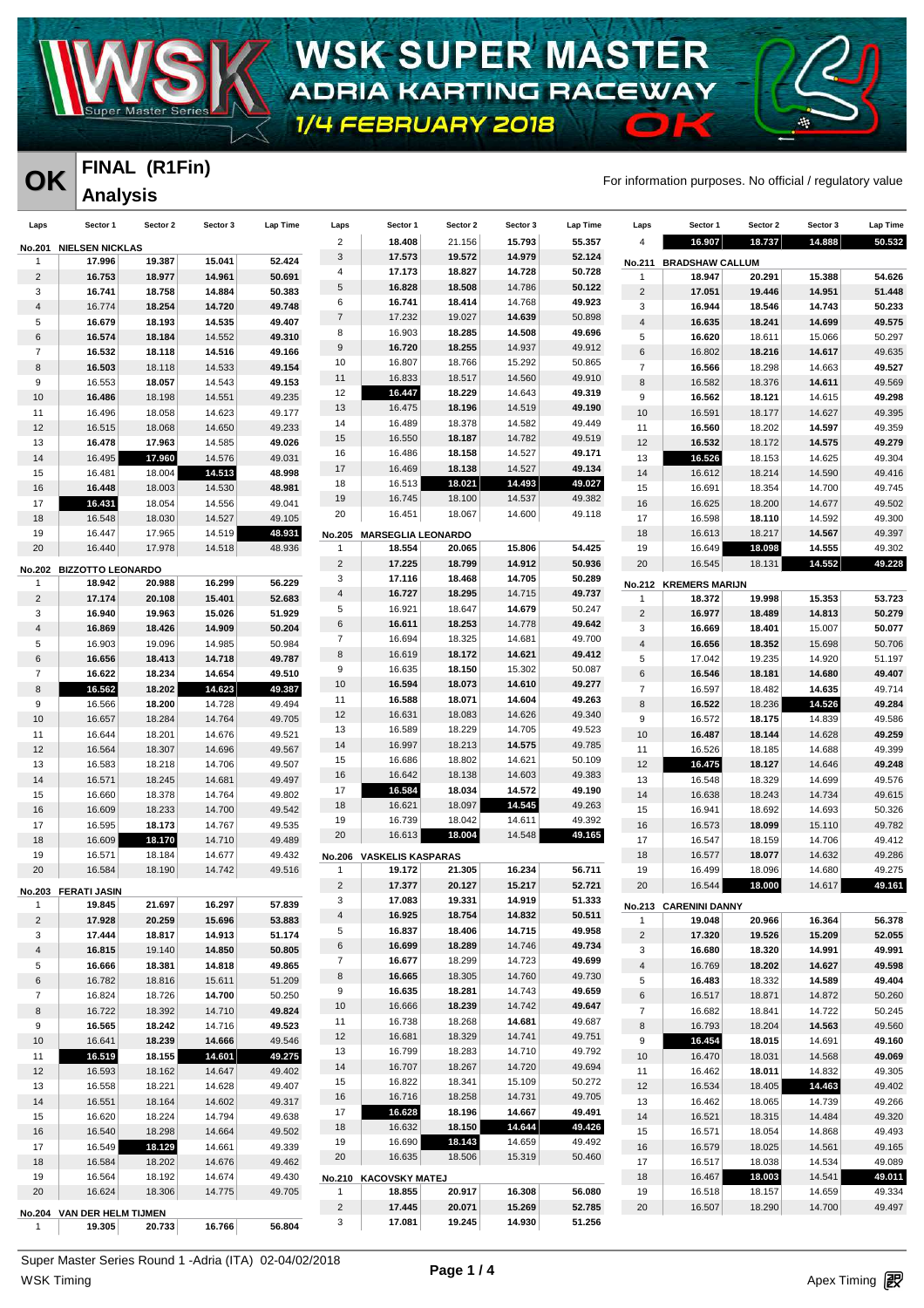

# **WSK-SUPER MASTER** ADRIA KARTING RACEWAY

1/4 FEBRUARY 2018

#### **FINAL (R1Fin) Analysis**

**OK** FINAL (KITIII)<br>For information purposes. No official / regulatory value

 $\bullet$ 

| Laps           | Sector 1                         | Sector 2 | Sector 3 | Lap Time | Laps                      | Sector 1                | Sector 2 | Sector 3 | Lap Time | Laps             | Sector 1                 | Sector 2 | Sector 3 | Lap Time |
|----------------|----------------------------------|----------|----------|----------|---------------------------|-------------------------|----------|----------|----------|------------------|--------------------------|----------|----------|----------|
|                | No.216 FERRARI LORENZO           |          |          |          | $\overline{2}$            | 17.205                  | 18.964   | 14.827   | 50.996   | 5                | 16.619                   | 18.312   | 14.686   | 49.617   |
| $\mathbf{1}$   | 18.612                           | 20.008   | 15.503   | 54.123   | $\ensuremath{\mathsf{3}}$ | 16.700                  | 18.839   | 14.855   | 50.394   | $\,6$            | 16.515                   | 18.255   | 14.657   | 49.427   |
| $\overline{2}$ | 16.855                           | 18.505   | 14.810   | 50.170   | 4                         | 16.663                  | 18.427   | 15.029   | 50.119   | $\overline{7}$   | 16.629                   | 18.182   | 14.904   | 49.715   |
| 3              | 16.680                           | 18.465   | 15.010   | 50.155   | $\,$ 5 $\,$               | 16.602                  | 18.822   | 15.089   | 50.513   | 8                | 16.544                   | 18.215   | 14.548   | 49.307   |
| 4              | 16.690                           | 18.289   | 14.758   | 49.737   | 6                         | 17.095                  | 18.427   | 14.713   | 50.235   | $\boldsymbol{9}$ | 16.484                   | 18.165   | 14.709   | 49.358   |
| 5              | 16.551                           | 18.175   | 14.562   | 49.288   | $\overline{7}$            | 16.634                  | 18.368   | 15.016   | 50.018   | 10               | 16.559                   | 18.130   | 14.639   | 49.328   |
| $\,6\,$        | 16.571                           | 18.127   | 14.619   | 49.317   | 8                         | 16.666                  | 18.896   | 14.915   | 50.477   | 11               | 16.554                   | 18.117   | 14.586   | 49.257   |
| $\overline{7}$ | 16.462                           | 18.125   | 14.590   | 49.177   | $9\,$                     | 16.548                  | 18.495   | 14.665   | 49.708   | 12               | 16.516                   | 18.233   | 14.613   | 49.362   |
| 8              | 16.436                           | 18.148   | 14.739   | 49.323   | 10                        | 16.523                  | 18.182   | 14.674   | 49.379   | 13               | 16.543                   | 18.120   | 14.638   | 49.301   |
| 9              | 16.606                           | 18.071   | 14.619   | 49.296   | 11                        | 16.512                  | 18.113   | 15.114   | 49.739   | 14               | 16.506                   | 18.210   | 15.065   | 49.781   |
| 10             | 16.506                           | 18.031   | 14.626   | 49.163   | 12                        | 16.503                  | 19.292   | 14.834   | 50.629   | 15               | 16.541                   | 18.120   | 14.556   | 49.217   |
| 11             | 16.554                           | 18.086   | 14.558   | 49.198   | 13                        | 16.596                  | 18.417   | 14.801   | 49.814   | 16               | 16.574                   | 18.130   | 14.590   | 49.294   |
| 12             | 16.545                           | 17.979   | 14.588   | 49.112   | 14                        | 16.590                  | 18.231   | 14.620   | 49.441   | 17               | 16.517                   | 18.091   | 14.587   | 49.195   |
| 13             | 16.586                           | 18.000   | 14.544   | 49.130   | 15                        | 16.647                  | 18.151   | 14.592   | 49.390   | 18               | 16.514                   | 18.097   | 14.565   | 49.176   |
| 14             | 16.530                           | 18.125   | 14.685   | 49.340   | 16                        | 16.584                  | 18.203   | 14.640   | 49.427   | 19               | 16.492                   | 18.099   | 14.601   | 49.192   |
| 15             | 16.529                           | 17.994   | 14.588   | 49.111   | 17                        | 16.619                  | 18.167   | 14.619   | 49.405   | 20               | 16.490                   | 18.163   | 16.318   | 50.971   |
| 16             | 16.555                           | 18.052   | 14.663   | 49.270   | 18                        | 16.571                  | 18.164   | 14.619   | 49.354   |                  | No.226 SKODOPOLE DAN     |          |          |          |
| 17             | 16.496                           | 18.064   | 14.575   | 49.135   | 19                        | 16.469                  | 18.190   | 14.659   | 49.318   | $\mathbf{1}$     | 19.680                   | 21.029   | 16.401   | 57.110   |
| 18             | 16.575                           | 18.076   | 14.560   | 49.211   | 20                        | 16.472                  | 18.193   | 14.644   | 49.309   | $\overline{2}$   | 17.547                   | 20.193   | 15.516   | 53.256   |
| 19             | 16.509                           | 18.026   | 14.563   | 49.098   | No.221                    | <b>VAN BERLO GLENN</b>  |          |          |          | 3                | 17.206                   | 18.985   | 15.101   | 51.292   |
| 20             | 16.509                           | 17.998   | 14.538   | 49.045   | $\mathbf{1}$              | 18.290                  | 19.436   | 15.031   | 52.757   | $\overline{4}$   | 16.904                   | 18.562   | 14.771   | 50.237   |
|                |                                  |          |          |          | $\sqrt{2}$                | 16.921                  | 18.943   | 14.845   | 50.709   | 5                | 16.972                   | 18.679   | 15.291   | 50.942   |
|                | No.218 ROZENFELD DAVID<br>18.711 | 20.801   | 15.744   | 55.256   | 3                         | 16.722                  | 18.697   | 15.125   | 50.544   | $\,6$            | 17.524                   | 18.647   | 15.564   | 51.735   |
| $\mathbf{1}$   |                                  |          |          |          | $\overline{4}$            | 16.790                  | 18.476   | 15.507   | 50.773   | $\overline{7}$   | 17.066                   | 18.513   | 14.788   | 50.367   |
| $\overline{2}$ | 17.053                           | 18.938   | 14.960   | 50.951   | 5                         | 16.653                  | 18.291   | 14.576   | 49.520   | 8                | 16.692                   | 18.458   | 14.783   | 49.933   |
| 3              | 16.876                           | 19.144   | 14.942   | 50.962   | $\,6$                     | 16.570                  | 18.338   | 14.506   | 49.414   | 9                | 16.620                   | 18.479   | 15.424   | 50.523   |
| 4              | 16.745                           | 18.504   | 14.718   | 49.967   | $\overline{7}$            | 16.561                  | 18.228   | 14.604   | 49.393   | 10               | 16.792                   | 18.738   | 15.069   | 50.599   |
| 5              | 16.650                           | 18.455   | 14.829   | 49.934   | 8                         | 16.484                  | 18.233   | 14.554   | 49.271   | 11               | 16.828                   | 18.778   | 14.628   | 50.234   |
| 6              | 16.759                           | 19.009   | 14.756   | 50.524   | 9                         | 16.611                  | 18.249   | 14.506   | 49.366   | 12               | 16.648                   | 18.358   | 14.640   | 49.646   |
| 7              | 16.735                           | 18.839   | 14.798   | 50.372   | 10                        | 16.600                  | 18.280   | 14.514   | 49.394   | 13               | 16.664                   | 18.216   | 14.575   | 49.455   |
| 8              | 16.774                           | 18.518   | 14.615   | 49.907   | 11                        | 16.597                  | 18.128   | 14.577   | 49.302   | 14               | 16.578                   | 18.129   | 14.565   | 49.272   |
| 9              | 16.557                           | 18.177   | 14.703   | 49.437   | 12                        | 16.532                  | 18.202   | 14.578   | 49.312   | 15               | 16.657                   | 18.239   | 14.736   | 49.632   |
| 10             | 16.522                           | 18.268   | 14.662   | 49.452   | 13                        | 16.543                  | 18.338   | 14.565   | 49.446   | 16               | 16.718                   | 18.278   | 14.619   | 49.615   |
| 11             | 16.546                           | 18.189   | 14.651   | 49.386   | 14                        | 16.502                  | 18.202   | 21.396   | 56.100   | 17               | 16.689                   | 18.256   | 14.631   | 49.576   |
| 12             | 16.651                           | 18.230   | 14.722   | 49.603   |                           |                         |          |          |          | 18               |                          |          |          | 49.470   |
| 13             | 16.697                           | 18.363   | 14.804   | 49.864   |                           | No.222 PATTERSON DEXTER |          |          |          |                  | 16.622                   | 18.194   | 14.654   |          |
| 14             | 16.641                           | 18.266   | 14.648   | 49.555   | $\mathbf{1}$              | 18.852                  | 21.205   | 17.008   | 57.065   | 19               | 16.608                   | 18.188   | 14.844   | 49.640   |
| 15             | 16.700                           | 18.205   | 14.593   | 49.498   | $\overline{c}$            | 17.505                  | 20.096   | 15.541   | 53.142   | 20               | 17.021                   | 20.380   | 15.998   | 53.399   |
| 16             | 16.475                           | 18.214   | 14.593   | 49.282   | 3                         | 16.887                  | 19.440   | 15.033   | 51.360   |                  | No.227 MALONEY ZANE      |          |          |          |
| 17             | 16.547                           | 18.252   | 14.641   | 49.440   | $\overline{4}$            | 16.774                  | 18.502   | 14.894   | 50.170   | $\mathbf{1}$     | 18.449                   | 19.662   | 15.683   | 53.794   |
| 18             | 16.566                           | 18.199   | 14.711   | 49.476   |                           | No.223 EDGAR JONNY      |          |          |          | $\overline{2}$   | 17.028                   | 19.293   | 14.983   | 51.304   |
| 19             | 16.525                           | 18.147   | 14.678   | 49.350   | $\mathbf{1}$              | 17.979                  | 19.373   | 15.154   | 52.506   | 3                | 16.773                   | 18.501   | 14.727   | 50.001   |
| 20             | 16.478                           | 18.180   | 14.590   | 49.248   | $\overline{2}$            | 16.954                  | 18.687   | 14.949   | 50.590   | $\overline{4}$   | 16.569                   | 18.296   | 14.706   | 49.571   |
|                | No.219 FRAISSE VINCENT           |          |          |          | 3                         | 16.841                  | 18.648   | 14.931   | 50.420   | 5                | 16.645                   | 18.871   | 14.955   | 50.471   |
|                | 18.955                           | 21.091   | 15.674   | 55.720   | 4                         | 16.842                  | 18.281   | 14.733   | 49.856   | 6                | 16.627                   | 18.336   | 14.631   | 49.594   |
| $\overline{2}$ | 17.176                           | 18.863   | 14.997   | 51.036   | 5                         | 16.623                  | 18.250   | 14.696   | 49.569   | 7                | 16.575                   | 18.895   | 14.750   | 50.220   |
| 3              | 16.958                           | 19.062   | 14.890   | 50.910   | $\,6$                     | 16.569                  | 18.077   | 14.587   | 49.233   | 8                | 16.496                   | 19.647   | 14.800   | 50.943   |
| 4              | 16.798                           | 18.408   | 14.809   | 50.015   | $\overline{7}$            | 16.514                  | 18.108   | 14.650   | 49.272   | 9                | 16.536                   | 18.347   | 14.631   | 49.514   |
| 5              | 16.691                           | 18.395   | 14.920   | 50.006   | 8                         | 16.596                  | 18.176   | 15.107   | 49.879   | 10               | 16.563                   | 18.086   | 14.594   | 49.243   |
| 6              | 16.788                           | 18.930   | 14.807   | 50.525   | 9                         | 16.867                  | 18.246   | 14.664   | 49.777   | 11               | 16.511                   | 18.131   | 14.693   | 49.335   |
| $\overline{7}$ | 16.786                           | 18.323   | 14.631   | 49.740   | 10                        | 16.591                  | 18.112   | 14.699   | 49.402   | 12               | 16.565                   | 18.187   | 14.745   | 49.497   |
| 8              | 16.658                           | 18.285   | 14.722   | 49.665   | 11                        | 16.622                  | 18.196   | 14.775   | 49.593   | 13               | 16.497                   | 18.177   | 14.588   | 49.262   |
| 9              | 16.695                           | 18.224   | 15.066   | 49.985   | 12                        | 16.617                  | 18.189   | 14.675   | 49.481   | 14               | 16.575                   | 18.216   | 14.556   | 49.347   |
| 10             | 16.622                           | 18.289   | 14.588   | 49.499   | 13                        | 16.848                  | 18.300   | 14.770   | 49.918   | 15               | 16.617                   | 18.167   | 14.624   | 49.408   |
| 11             | 16.632                           | 18.153   | 14.672   | 49.457   | 14                        | 16.639                  | 18.223   | 14.685   | 49.547   | 16               | 16.622                   | 18.104   | 14.608   | 49.334   |
| 12             | 16.582                           | 18.236   | 14.568   | 49.386   | 15                        | 16.631                  | 18.206   | 14.648   | 49.485   | 17               | 16.637                   | 18.155   | 14.577   | 49.369   |
| 13             | 16.602                           | 18.221   | 14.683   | 49.506   | 16                        | 16.598                  | 18.149   | 14.635   | 49.382   | 18               | 16.591                   | 18.113   | 14.656   | 49.360   |
|                |                                  |          | 14.545   |          |                           |                         |          |          |          | 19               | 16.549                   | 18.127   | 14.581   | 49.257   |
| 14             | 16.625                           | 18.080   |          | 49.250   | 17                        | 16.661                  | 18.195   | 14.626   | 49.482   | 20               | 16.599                   | 18.269   | 14.763   | 49.631   |
| 15             | 16.700                           | 18.231   | 14.631   | 49.562   | 18                        | 16.592                  | 18.155   | 14.762   | 49.509   |                  |                          |          |          |          |
| 16             | 16.629                           | 18.091   | 14.623   | 49.343   | 19                        | 16.644                  | 18.034   | 14.609   | 49.287   |                  | No.228 GUSTAFSSON VIKTOR |          |          |          |
| 17             | 16.678                           | 18.138   | 14.670   | 49.486   | 20                        | 16.630                  | 18.005   | 14.655   | 49.290   | $\mathbf{1}$     |                          |          | 15.493   | 54.331   |
| 18             | 16.530                           | 18.057   | 14.566   | 49.153   |                           | No.225 STANEK ROMAN     |          |          |          | $\overline{c}$   | 17.275                   | 19.571   | 14.989   | 51.835   |
| 19             | 16.605                           | 18.173   | 14.657   | 49.435   | $\mathbf{1}$              | 17.739                  | 19.578   | 15.029   | 52.346   | 3                | 17.204                   | 19.267   | 14.816   | 51.287   |
| 20             | 16.711                           | 18.246   | 14.845   | 49.802   | $\overline{2}$            | 16.702                  | 18.887   | 14.854   | 50.443   | $\overline{4}$   | 16.694                   | 18.461   | 14.583   | 49.738   |
|                | No.220 SIZOV ALEXSEY             |          |          |          | 3                         | 16.710                  | 18.654   | 14.840   | 50.204   | 5                | 16.613                   | 18.780   | 14.816   | 50.209   |
| $\mathbf{1}$   | 18.644                           | 19.950   | 15.617   | 54.211   | $\overline{4}$            | 16.659                  | 18.288   | 14.681   | 49.628   | 6                | 16.617                   | 18.344   | 14.575   | 49.536   |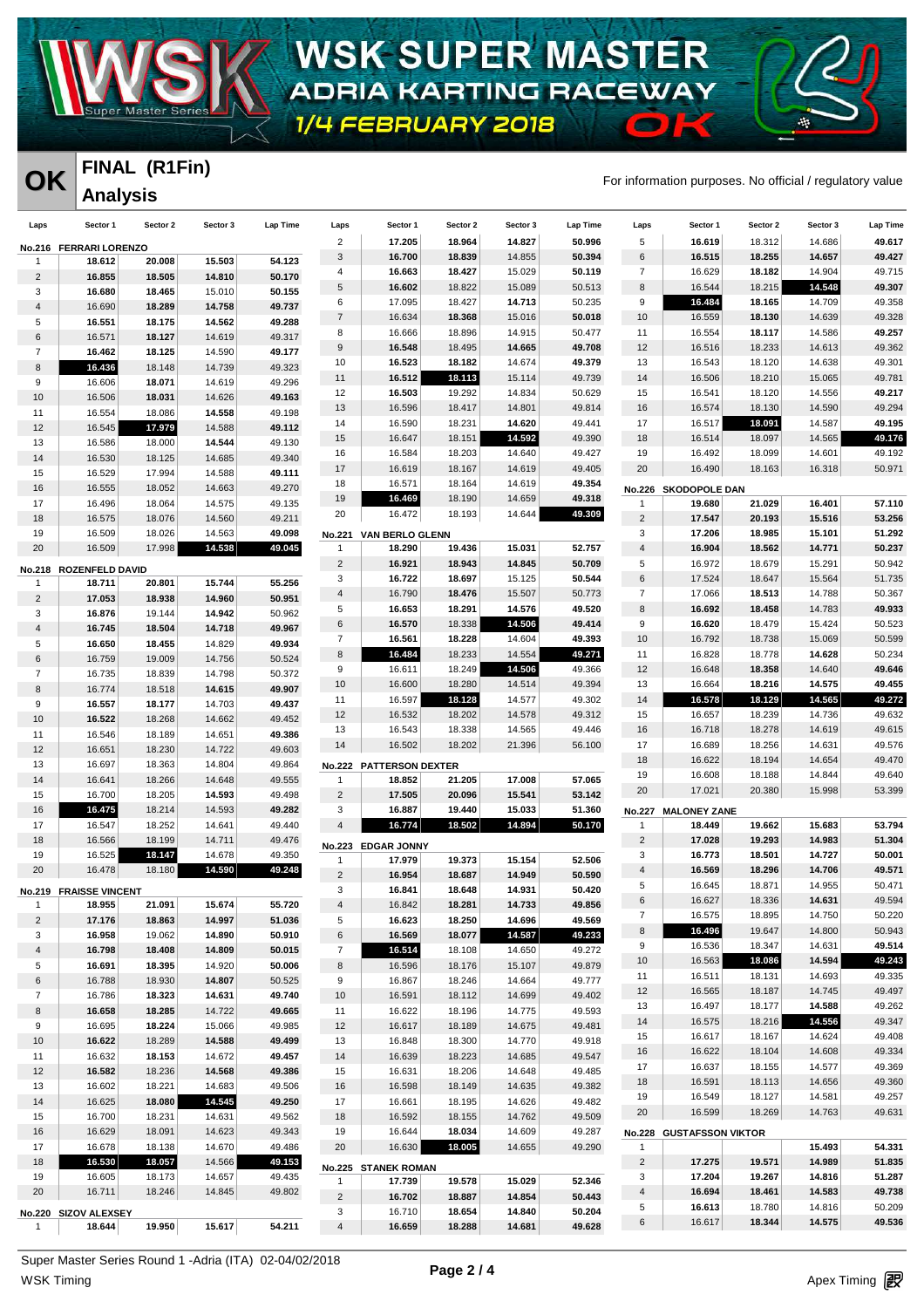

# **WSK-SUPER MASTER** ADRIA KARTING RACEWAY

1/4 FEBRUARY 2018

#### **FINAL (R1Fin) Analysis**

**OK** FINAL (KITIII)<br>For information purposes. No official / regulatory value

 $\epsilon$ 

| Laps                | Sector 1               | Sector 2         | Sector 3         | Lap Time         | Laps            | Sector 1                      | Sector 2         | Sector 3         | Lap Time         | Laps                          | Sector 1                              | Sector 2         | Sector 3         | Lap Time         |
|---------------------|------------------------|------------------|------------------|------------------|-----------------|-------------------------------|------------------|------------------|------------------|-------------------------------|---------------------------------------|------------------|------------------|------------------|
| $\overline{7}$      | 16.512                 | 18.267           | 14.645           | 49.424           | 9               | 16.607                        | 18.249           | 14.686           | 49.542           | 11                            | 16.683                                | 18.334           | 14.733           | 49.750           |
| 8                   | 16.507                 | 18.376           | 14.577           | 49.460           | 10              | 16.587                        | 18.276           | 14.670           | 49.533           | 12                            | 16.671                                | 18.239           | 15.024           | 49.934           |
| 9                   | 16.499                 | 18.298           | 14.640           | 49.437           | 11              | 16.554                        | 18.590           | 14.868           | 50.012           | 13                            | 16.552                                | 18.180           | 14.478           | 49.210           |
| 10                  | 16.605                 | 18.317           | 14.586           | 49.508           | 12              | 16.549                        | 18.262           | 15.155           | 49.966           | 14                            | 16.539                                | 18.313           | 14.639           | 49.491           |
| 11                  | 16.585                 | 18.315           | 14.673           | 49.573           | 13              | 16.603                        | 18.224           | 15.058           | 49.885           | 15                            | 16.562                                | 18.235           | 14.774           | 49.571           |
| 12                  | 16.518                 | 18.217           | 14.583           | 49.318           | 14              | 16.538                        | 18.643           | 14.709           | 49.890           | 16                            | 16.697                                | 18.192           | 14.726           | 49.615           |
| 13                  | 16.561                 | 18.121           | 14.670           | 49.352           | 15              | 16.566                        | 18.242           | 14.524           | 49.332           | 17                            | 16.629                                | 18.197           | 14.724           | 49.550           |
| 14                  | 16.563                 | 18.182           | 14.605           | 49.350           | 16              | 16.695                        | 18.277           | 14.676           | 49.648           | 18                            | 16.587                                | 18.125           | 14.625           | 49.337           |
| 15                  | 16.622                 | 18.236           | 14.559           | 49.417           | 17              | 16.573                        | 18.204           | 14.642           | 49.419           | 19                            | 16.672                                | 18.170           | 15.287           | 50.129           |
| 16                  | 16.633                 | 18.244           | 14.645           | 49.522           | 18              | 16.537                        | 18.108           | 14.607           | 49.252           | 20                            | 16.948                                | 20.177           | 15.141           | 52.266           |
| 17<br>18            | 16.556<br>16.577       | 18.317<br>18.153 | 14.626<br>14.620 | 49.499<br>49.350 | 19<br>20        | 16.455<br>16.503              | 18.131<br>18.147 | 14.534<br>14.649 | 49.120<br>49.299 | <b>No.241</b>                 | <b>HILTBRAND PEDRO</b>                |                  |                  |                  |
| 19                  | 16.528                 | 18.116           | 14.585           | 49.229           |                 |                               |                  |                  |                  | $\mathbf{1}$                  | 17.898                                | 19.127           | 14.994           | 52.019           |
| 20                  | 16.671                 | 18.198           | 14.692           | 49.561           | <b>No.236</b>   | <b>JANKER HANNES</b>          |                  |                  |                  | $\overline{2}$                | 16.825                                | 19.156           | 14.970           | 50.951           |
|                     |                        |                  |                  |                  | $\mathbf{1}$    | 17.700                        | 19.217           | 14.993           | 51.910           | 3                             | 16.707                                | 19.123           | 15.091           | 50.921           |
|                     | No.229 SAGRERA JAVIER  |                  |                  |                  | $\overline{2}$  | 16.809                        | 18.643           | 14.852           | 50.304           | $\sqrt{4}$                    | 16.745                                | 18.362           | 14.660           | 49.767           |
| $\mathbf{1}$        | 19.561                 | 21.192           | 16.393           | 57.146           | 3               | 16.752                        | 18.601           | 14.815           | 50.168           | 5                             | 16.679                                | 18.328           | 14.685           | 49.692           |
| $\overline{2}$      | 17.622                 | 20.763           | 15.679           | 54.064           | $\overline{4}$  | 16.564                        | 18.407           | 14.722           | 49.693           | 6                             | 16.547                                | 18.119           | 14.640           | 49.306           |
| 3                   | 17.706                 | 19.361           | 15.239           | 52.306           | 5               | 16.629                        | 18.347           | 14.645           | 49.621           | $\overline{7}$                | 16.568                                | 18.103           | 14.597           | 49.268           |
| $\overline{a}$      | 17.452                 | 18.747           | 14.872           | 51.071           | 6               | 16.645                        | 18.229           | 14.559           | 49.433           | 8                             | 16.506                                | 18.083           | 14.636           | 49.225           |
| 5                   | 16.823                 | 18.469           | 14.822           | 50.114           | $\overline{7}$  | 16.563                        | 18.287           | 14.600           | 49.450           | 9                             | 16.492                                | 18.095           | 14.677           | 49.264           |
| 6                   | 16.748                 | 18.318           | 14.782           | 49.848           | 8               | 16.449                        | 18.147           | 14.592           | 49.188           | 10                            | 16.618                                | 18.113           | 15.109           | 49.840           |
| $\overline{7}$      | 17.333                 | 18.477           | 14.716           | 50.526           | 9               | 16.519                        | 18.093           | 14.511           | 49.123           | 11                            | 16.540                                | 18.189           | 14.821           | 49.550           |
| 8                   | 17.429                 | 18.717           | 14.915           | 51.061           | 10              | 16.560                        | 18.610           | 14.562           | 49.732           | 12                            | 16.547                                | 18.115           | 14.631           | 49.293           |
| 9                   | 16.854                 | 18.263           | 14.638           | 49.755           | 11              | 16.438                        | 18.123           | 14.488           | 49.049           | 13                            | 16.504                                | 18.033           | 14.638           | 49.175<br>49.206 |
|                     | No.230 MARTINEZ CARLES |                  |                  |                  | 12<br>13        | 16.461<br>16.524              | 18.044<br>18.026 | 14.523<br>14.462 | 49.028<br>49.012 | 14<br>15                      | 16.508<br>16.474                      | 18.140<br>18.040 | 14.558<br>14.642 | 49.156           |
| $\mathbf{1}$        | 19.735                 | 21.633           | 16.286           | 57.654           | 14              | 16.451                        | 18.002           | 14.552           | 49.005           | 16                            | 16.505                                | 18.049           | 14.614           | 49.168           |
| $\overline{2}$      | 17.497                 | 20.275           | 15.391           | 53.163           | 15              | 16.417                        | 17.986           | 14.497           | 48.900           | 17                            | 16.452                                | 18.177           | 14.608           | 49.237           |
| 3                   | 16.970                 | 18.780           | 15.172           | 50.922           | 16              | 16.433                        | 17.971           | 14.520           | 48.924           | 18                            | 16.483                                | 18.085           | 14.631           | 49.199           |
| $\overline{a}$      | 16.783                 | 18.454           | 14.707           | 49.944           | 17              | 16.410                        | 17.987           | 14.527           | 48.924           | 19                            | 16.459                                | 18.021           | 14.622           | 49.102           |
| 5                   | 16.705                 | 19.005           | 15.211           | 50.921           | 18              | 16.427                        | 17.934           | 14.544           | 48.905           | 20                            | 16.530                                | 18.011           | 14.913           | 49.454           |
| $\,6$               | 16.938                 | 18.926           | 14.771           | 50.635           | 19              | 16.422                        | 17.996           | 14.526           | 48.944           |                               |                                       |                  |                  |                  |
| $\overline{7}$      | 16.705                 | 18.325           | 14.707           | 49.737           | 20              | 16.483                        | 18.008           | 14.563           | 49.054           |                               | No.249 VALTANEN JUHO                  |                  |                  |                  |
| 8                   | 16.722                 | 18.292           | 14.656           | 49.670           |                 |                               |                  |                  |                  | $\mathbf{1}$                  | 19.716                                | 20.881           | 16.376           | 56.973           |
| 9                   | 16.649                 | 18.174           | 14.620           | 49.443           | <b>No.237</b>   | <b>COLAPINTO FRANCO</b>       |                  |                  |                  | $\overline{c}$                | 18.004                                | 20.308           | 15.780           | 54.092           |
| 10                  | 16.631                 | 18.227           | 14.616           | 49.474           | $\mathbf{1}$    | 19.044                        | 21.065           | 16.686           | 56.795           | 3                             | 17.091                                | 18.604           | 14.953           | 50.648           |
| 11                  | 16.658                 | 18.173           | 14.591           | 49.422           | $\overline{2}$  | 18.082                        | 21.056           | 15.811           | 54.949           | $\sqrt{4}$                    | 16.858                                | 18.470           | 14.768           | 50.096           |
| 12                  | 16.575                 | 18.182           | 14.585           | 49.342           | 3<br>$\sqrt{4}$ | 17.408                        | 19.251           | 14.913           | 51.572           | 5<br>6                        | 16.885                                | 18.397           | 15.351           | 50.633           |
| 13<br>14            | 16.615                 | 18.221           | 14.680<br>14.601 | 49.516           | 5               | 16.736                        | 18.807<br>18.394 | 14.748           | 50.291<br>49.825 | $\overline{7}$                | 16.812                                | 19.051<br>18.535 | 15.861           | 51.724<br>50.799 |
| 15                  | 16.606<br>16.714       | 18.204<br>18.140 | 14.797           | 49.411<br>49.651 | $\,6$           | 16.693<br>16.776              | 18.941           | 14.738<br>15.319 | 51.036           | 8                             | 17.564<br>16.826                      | 18.190           | 14.700<br>14.782 | 49.798           |
| 16                  | 16.753                 | 18.288           | 14.577           | 49.618           | $\overline{7}$  | 17.101                        | 18.529           | 14.763           | 50.393           | 9                             | 16.747                                | 18.331           | 14.881           | 49.959           |
| 17                  | 16.670                 | 18.112           | 14.632           | 49.414           | 8               | 16.778                        | 18.382           | 14.735           | 49.895           | 10                            | 16.734                                | 18.290           | 14.789           | 49.813           |
| 18                  | 16.620                 | 18.123           | 14.602           | 49.345           | 9               | 16.705                        | 18.628           | 15.172           | 50.505           | 11                            | 16.990                                | 18.127           | 14.613           | 49.730           |
| 19                  | 16.601                 | 18.067           | 14.575           | 49.243           | 10              | 16.606                        | 18.481           | 15.056           | 50.143           | 12                            | 16.866                                | 18.161           | 14.631           | 49.658           |
| 20                  | 16.616                 | 18.393           | 14.977           | 49.986           | 11              | 16.691                        | 18.491           | 14.722           | 49.904           | 13                            | 16.783                                | 18.053           | 14.572           | 49.408           |
|                     |                        |                  |                  |                  | 12              | 16.691                        | 18.317           | 14.761           | 49.769           | 14                            | 16.745                                | 18.122           | 14.493           | 49.360           |
|                     | No.232 ZUG MARIUS      |                  |                  |                  | 13              | 16.581                        | 18.235           | 14.690           | 49.506           | 15                            | 16.891                                | 18.088           | 14.526           | 49.505           |
| $\mathbf{1}$        | 18.871                 | 21.344           | 16.551           | 56.766           | 14              | 16.508                        | 18.162           | 14.669           | 49.339           | 16                            | 16.781                                | 18.021           | 14.497           | 49.299           |
| $\overline{2}$      | 17.568                 | 19.659           | 15.538           | 52.765           | 15              | 16.721                        | 18.338           | 15.193           | 50.252           | 17                            | 16.756                                | 18.004           | 14.605           | 49.365           |
| 3                   | 17.062                 | 18.627           | 14.945           | 50.634           | 16              | 16.602                        | 18.538           | 14.708           | 49.848           | 18                            | 16.726                                | 18.086           | 14.623           | 49.435           |
| $\overline{4}$      | 16.837                 | 18.524           | 14.754           | 50.115           | 17              | 16.608                        | 18.324           | 14.706           | 49.638           | 19                            | 17.141                                | 18.249           | 14.620           | 50.010           |
| 5                   | 16.763                 | 18.359           | 14.778           | 49.900           | 18              | 16.537                        | 18.156           | 14.714           | 49.407           | 20                            | 16.932                                | 18.279           | 14.782           | 49.993           |
| 6<br>$\overline{7}$ | 16.692<br>16.647       | 18.285<br>18.233 | 14.700<br>14.623 | 49.677<br>49.503 | 19              | 16.578                        | 18.170           | 15.008           | 49.756           |                               |                                       |                  |                  |                  |
| 8                   | 16.572                 | 18.356           | 14.683           | 49.611           | 20              | 17.120                        | 19.560           | 15.084           | 51.764           | <b>No.250</b><br>$\mathbf{1}$ | <b>VIDALES AJENJO DAVID</b><br>17.397 | 18.761           | 14.862           | 51.020           |
| 9                   | 16.546                 | 18.339           | 14.679           | 49.564           |                 |                               |                  |                  |                  | $\overline{c}$                | 16.851                                | 18.581           | 14.863           | 50.295           |
| 10                  | 16.492                 | 18.273           | 14.652           | 49.417           | $\mathbf{1}$    | No.238 MEYER KILIAN<br>19.433 | 20.974           | 16.580           | 56.987           | 3                             | 16.838                                | 18.532           | 14.841           | 50.211           |
|                     |                        |                  |                  |                  | $\overline{2}$  | 17.617                        | 20.211           | 15.522           | 53.350           | $\sqrt{4}$                    | 16.794                                | 18.426           | 14.781           | 50.001           |
|                     | No.235 JOYNER TOM      |                  |                  |                  | 3               | 17.023                        | 18.880           | 15.453           | 51.356           | 5                             | 16.709                                | 18.241           | 14.624           | 49.574           |
| $\mathbf{1}$        | 18.337                 | 19.482           | 15.184           | 53.003           | $\overline{4}$  | 16.878                        | 18.516           | 14.779           | 50.173           | 6                             | 16.624                                | 18.225           | 14.623           | 49.472           |
| $\overline{2}$      | 16.811                 | 18.807           | 15.010           | 50.628           | 5               | 16.636                        | 18.908           | 15.235           | 50.779           | 7                             | 16.602                                | 18.115           | 14.576           | 49.293           |
| 3                   | 16.795                 | 18.605           | 15.335           | 50.735           | 6               | 16.832                        | 19.431           | 15.369           | 51.632           | 8                             | 16.588                                | 18.175           | 14.598           | 49.361           |
| $\overline{4}$      | 17.075                 | 18.475           | 15.139           | 50.689           | $\overline{7}$  | 16.845                        | 18.842           | 14.798           | 50.485           | 9                             | 16.589                                | 18.199           | 14.559           | 49.347           |
| 5                   | 16.850                 | 18.662           | 14.733           | 50.245           | 8               | 16.718                        | 18.375           | 15.064           | 50.157           | 10                            | 16.612                                | 18.562           | 14.614           | 49.788           |
| 6                   | 16.651                 | 18.311           | 15.159           | 50.121           | 9               | 16.555                        | 18.417           | 14.867           | 49.839           | 11                            | 16.564                                | 18.142           | 14.805           | 49.511           |
| $\overline{7}$      | 16.608                 | 18.922           | 14.715           | 50.245           | 10              | 16.719                        | 19.477           | 15.023           | 51.219           | 12                            | 16.525                                | 18.158           | 14.889           | 49.572           |
| 8                   | 16.763                 | 18.629           | 14.723           | 50.115           |                 |                               |                  |                  |                  |                               |                                       |                  |                  |                  |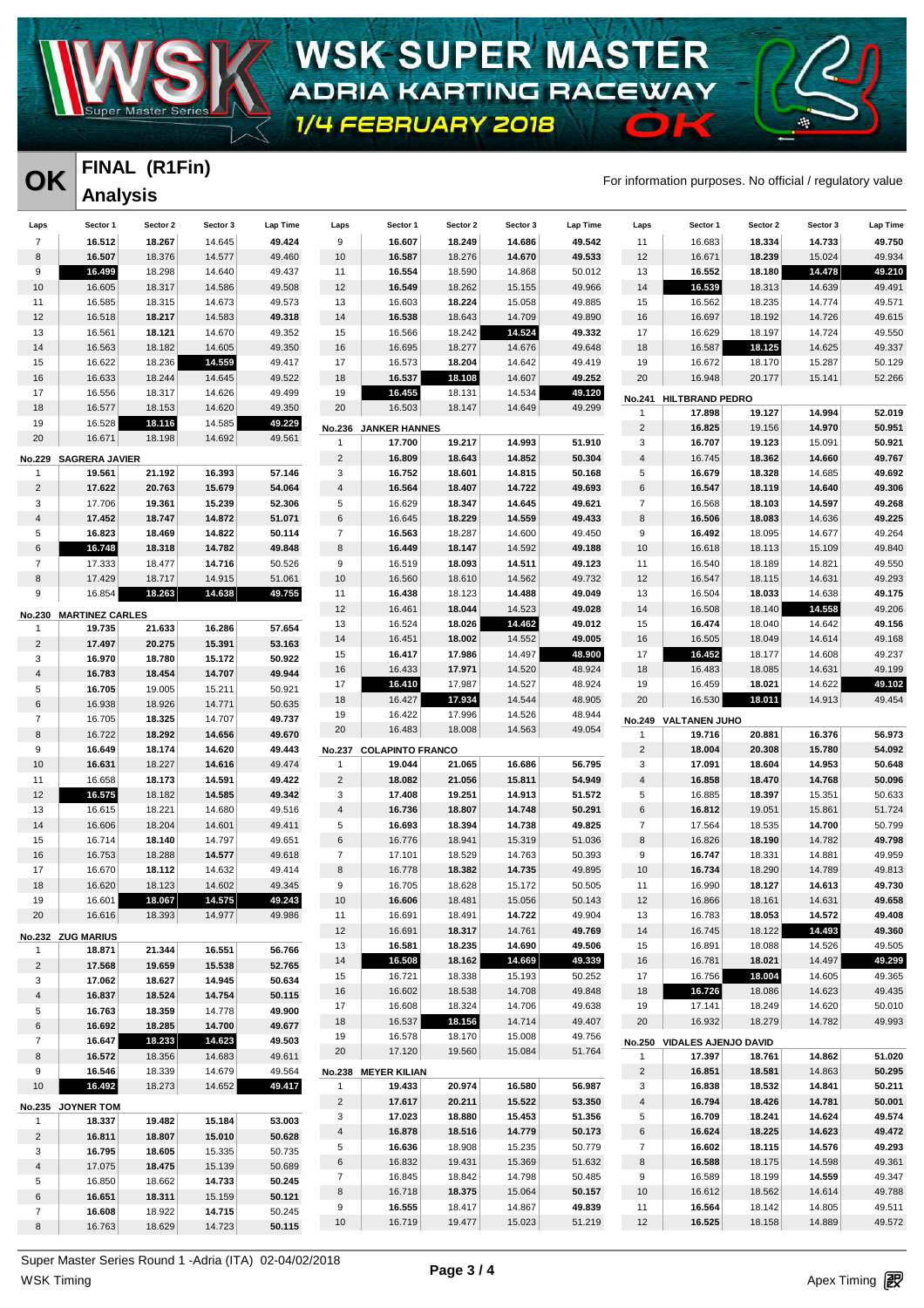

### **WSK-SUPER MASTER** ADRIA KARTING RACEWAY  $\epsilon$

1/4 FEBRUARY 2018

### **FINAL (R1Fin) Analysis**

#### **OK** FINAL (KTFIN)<br>For information purposes. No official / regulatory value

| Laps          | Sector 1                    | Sector 2 | Sector 3 | Lap Time | Laps | Sector 1 | Sector 2 | Sector 3 | Lap Time |
|---------------|-----------------------------|----------|----------|----------|------|----------|----------|----------|----------|
|               |                             |          |          |          |      |          |          |          |          |
| 13            | 16.583                      | 18.166   | 14.610   | 49.359   | 15   | 16.651   | 18.284   | 15.147   | 50.082   |
| 14            | 16.522                      | 18.066   | 14.603   | 49.191   | 16   | 16.651   | 18.294   | 14.607   | 49.552   |
| 15            | 16.519                      | 18.125   | 14.509   | 49.153   | 17   | 16.540   | 18.301   | 14.705   | 49.546   |
| 16            | 16.544                      | 18.131   | 14.582   | 49.257   | 18   | 16.586   | 18.152   | 14.637   | 49.375   |
| 17            | 16.553                      | 18.115   | 14.521   | 49.189   | 19   | 16.558   | 18.176   | 14.714   | 49.448   |
| 18            | 16.560                      | 18.036   | 14.548   | 49.144   | 20   | 16.561   | 18.268   | 14.670   | 49.499   |
| 19            | 16.575                      | 18.131   | 14.534   | 49.240   |      |          |          |          |          |
| 20            |                             |          |          |          |      |          |          |          |          |
|               | 16.570                      | 18.114   | 14.593   | 49.277   |      |          |          |          |          |
| No.251        | <b>CIVICO GENIS</b>         |          |          |          |      |          |          |          |          |
| 1             | 18.948                      | 20.771   | 15.278   | 54.997   |      |          |          |          |          |
| 2             | 17.053                      | 19.313   | 14.988   | 51.354   |      |          |          |          |          |
| 3             | 17.061                      | 18.930   | 14.858   | 50.849   |      |          |          |          |          |
| 4             | 16.621                      | 18.239   | 14.813   | 49.673   |      |          |          |          |          |
|               |                             |          |          |          |      |          |          |          |          |
| 5             | 16.690                      | 19.019   | 14.870   | 50.579   |      |          |          |          |          |
| 6             | 16.653                      | 18.301   | 14.672   | 49.626   |      |          |          |          |          |
| 7             | 16.523                      | 18.217   | 14.774   | 49.514   |      |          |          |          |          |
| 8             | 16.654                      | 18.490   | 14.766   | 49.910   |      |          |          |          |          |
| 9             | 16.626                      | 18.629   | 14.658   | 49.913   |      |          |          |          |          |
| 10            | 16.577                      | 18.159   | 14.971   | 49.707   |      |          |          |          |          |
| 11            | 16.563                      | 18.112   | 14.794   | 49.469   |      |          |          |          |          |
| 12            | 16.501                      | 18.066   | 14.599   |          |      |          |          |          |          |
|               |                             |          |          | 49.166   |      |          |          |          |          |
| 13            | 16.486                      | 18.271   | 14.716   | 49.473   |      |          |          |          |          |
| 14            | 16.559                      | 18.071   | 14.697   | 49.327   |      |          |          |          |          |
| 15            | 16.588                      | 18.083   | 15.124   | 49.795   |      |          |          |          |          |
| 16            | 16.662                      | 18.210   | 14.609   | 49.481   |      |          |          |          |          |
| 17            | 16.587                      | 18.078   | 14.662   | 49.327   |      |          |          |          |          |
| 18            | 16.582                      | 18.064   | 14.698   | 49.344   |      |          |          |          |          |
| 19            | 16.555                      | 18.119   | 14.636   | 49.310   |      |          |          |          |          |
| 20            | 16.558                      | 18.044   |          | 49.421   |      |          |          |          |          |
|               |                             |          | 14.819   |          |      |          |          |          |          |
|               | No.255 TRAVISANUTTO LORENZO |          |          |          |      |          |          |          |          |
| 1             | 17.256                      | 18.703   | 14.896   | 50.855   |      |          |          |          |          |
| 2             | 16.774                      | 18.700   | 14.929   | 50.403   |      |          |          |          |          |
| 3             | 16.791                      | 18.600   | 14.850   | 50.241   |      |          |          |          |          |
| 4             | 16.755                      | 18.412   | 15.117   | 50.284   |      |          |          |          |          |
|               |                             |          |          |          |      |          |          |          |          |
| 5             | 16.749                      | 18.365   | 14.690   | 49.804   |      |          |          |          |          |
| 6             | 16.525                      | 18.308   | 14.598   | 49.431   |      |          |          |          |          |
| 7             | 16.524                      | 18.249   | 14.557   | 49.330   |      |          |          |          |          |
| 8             | 16.475                      | 18.148   | 14.614   | 49.237   |      |          |          |          |          |
| 9             | 16.517                      | 18.179   | 14.586   | 49.282   |      |          |          |          |          |
| 10            | 16.502                      | 18.217   | 14.605   | 49.324   |      |          |          |          |          |
| 11            | 16.536                      | 18.116   | 14.634   | 49.286   |      |          |          |          |          |
| 12            | 16.481                      | 18.135   | 14.567   | 49.183   |      |          |          |          |          |
| 13            | 16.476                      | 18.042   | 14.803   | 49.321   |      |          |          |          |          |
| 14            | 16.601                      | 18.089   | 14.521   | 49.211   |      |          |          |          |          |
|               |                             |          |          |          |      |          |          |          |          |
| 15            | 16.418                      | 18.065   | 14.484   | 48.967   |      |          |          |          |          |
| 16            | 16.421                      | 18.062   | 14.509   | 48.992   |      |          |          |          |          |
| 17            | 16.464                      | 18.017   | 14.481   | 48.962   |      |          |          |          |          |
| 18            | 16.462                      | 18.012   | 14.479   | 48.953   |      |          |          |          |          |
| 19            | 16.426                      | 18.019   | 14.526   | 48.971   |      |          |          |          |          |
| 20            | 16.459                      | 17.931   | 14.471   | 48.861   |      |          |          |          |          |
|               |                             |          |          |          |      |          |          |          |          |
| <b>No.257</b> | <b>GERNER CARL-ANTON</b>    |          |          |          |      |          |          |          |          |
| 1             | 19.309                      | 20.868   | 16.619   | 56.796   |      |          |          |          |          |
| 2             | 17.649                      | 19.381   | 15.305   | 52.335   |      |          |          |          |          |
| 3             | 17.007                      | 19.306   | 14.850   | 51.163   |      |          |          |          |          |
| 4             | 16.948                      | 18.602   | 15.258   | 50.808   |      |          |          |          |          |
| 5             | 16.785                      | 19.299   | 15.223   | 51.307   |      |          |          |          |          |
| 6             | 16.774                      | 18.734   | 14.874   | 50.382   |      |          |          |          |          |
| 7             | 16.786                      | 18.851   | 14.797   | 50.434   |      |          |          |          |          |
| 8             | 16.634                      | 18.495   | 14.823   | 49.952   |      |          |          |          |          |
| 9             | 16.705                      | 18.373   | 14.667   | 49.745   |      |          |          |          |          |
|               |                             |          |          |          |      |          |          |          |          |
| 10            | 16.746                      | 18.300   | 14.673   | 49.719   |      |          |          |          |          |
| 11            | 16.663                      | 18.306   | 14.733   | 49.702   |      |          |          |          |          |
| 12            | 16.747                      | 18.247   | 14.707   | 49.701   |      |          |          |          |          |
| 13            | 16.630                      | 18.208   | 14.621   | 49.459   |      |          |          |          |          |
| 14            | 16.620                      | 18.199   | 14.685   | 49.504   |      |          |          |          |          |